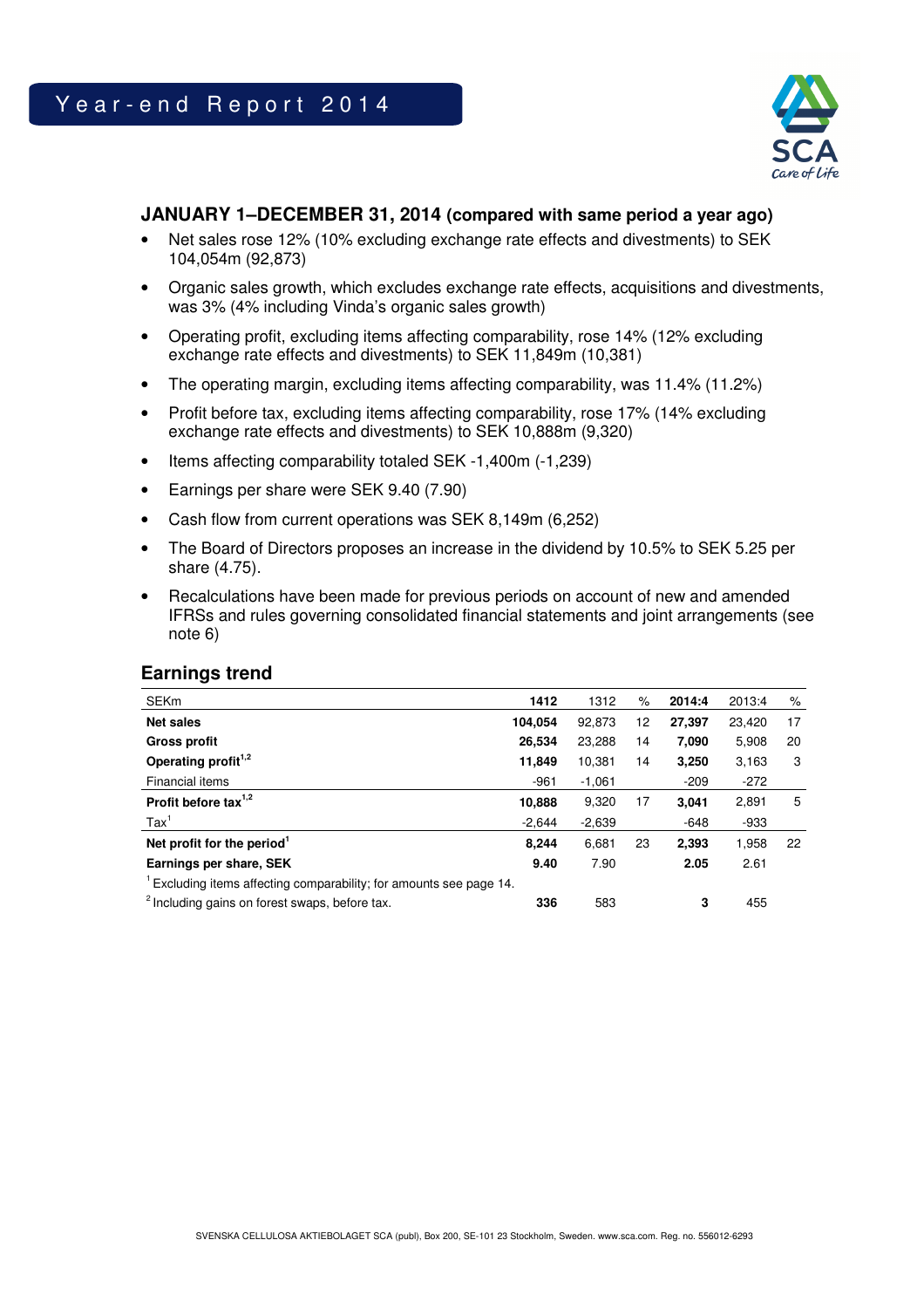### **CEO'S COMMENTS**

In 2014 SCA delivered its highest profit before tax ever and good organic sales growth. We increased our operating profit, excluding items affecting comparability, by SEK 1,468m. We achieved this thanks to the continued work with our strategic priorities – growth, innovation, and efficiency. During the year SCA strengthened its cooperation with the Chinese company Vinda, in which SCA is the majority shareholder, by transferring its hygiene operations in China, Hong Kong and Macau to Vinda. We also continued our successful innovation work and introduced about thirty innovations and product launches under the Libero, Libresse, Lotus, Saba, Tempo, TENA and Tork brands, among others. Our work on achieving increased cost efficiency continues. Our three efficiency programs have continued to deliver substantial savings. Two of the programs were concluded at year-end, however, our work with productivity and cost-efficiency continues. The year was characterized by weak performance of the global economy and geopolitical tensions. The global market for hygiene products was affected by higher competition and low growth in mature markets.

Consolidated net sales for the fourth quarter of 2014 increased by 17% compared with the same period a year ago. Organic sales growth was 4% (5% including Vinda's organic sales growth), with growth across all business areas. Growth was mainly related to the hygiene operations' emerging markets and the Forest Products business area. Operating profit, excluding items affecting comparability and gains on forest swaps, rose 20% (3% including gains on forest swaps during the same period a year ago), which is SCA's highest quarterly profit ever. The increase is mainly attributable to a better price/mix, higher volumes, cost savings and the acquisition of the majority shareholding in the Chinese company Vinda. Higher raw material costs resulting from higher prices and a stronger dollar had a negative impact on earnings. The operating margin, excluding items affecting comparability, was 11.9%. Operating cash flow increased by 31%. The Board of Directors proposes an increase in the dividend, by 10.5% to SEK 5.25 per share.

Tissue posted a considerably higher operating profit for the fourth quarter of 2014 compared with the same period a year ago. Operating profit was favorably affected by higher volumes, cost savings and the acquisition of the majority shareholding in the Chinese company Vinda. Consolidation of Vinda had a negative impact on the margin. Personal Care increased its earnings as a result of higher volumes and cost savings, which compensated for higher raw material costs. The lower operating profit for Forest Products is explained by gains on forest swaps during the fourth quarter of 2013. Excluding this effect, earnings increased mainly as a result of higher prices (including exchange rate effects) and cost savings.



2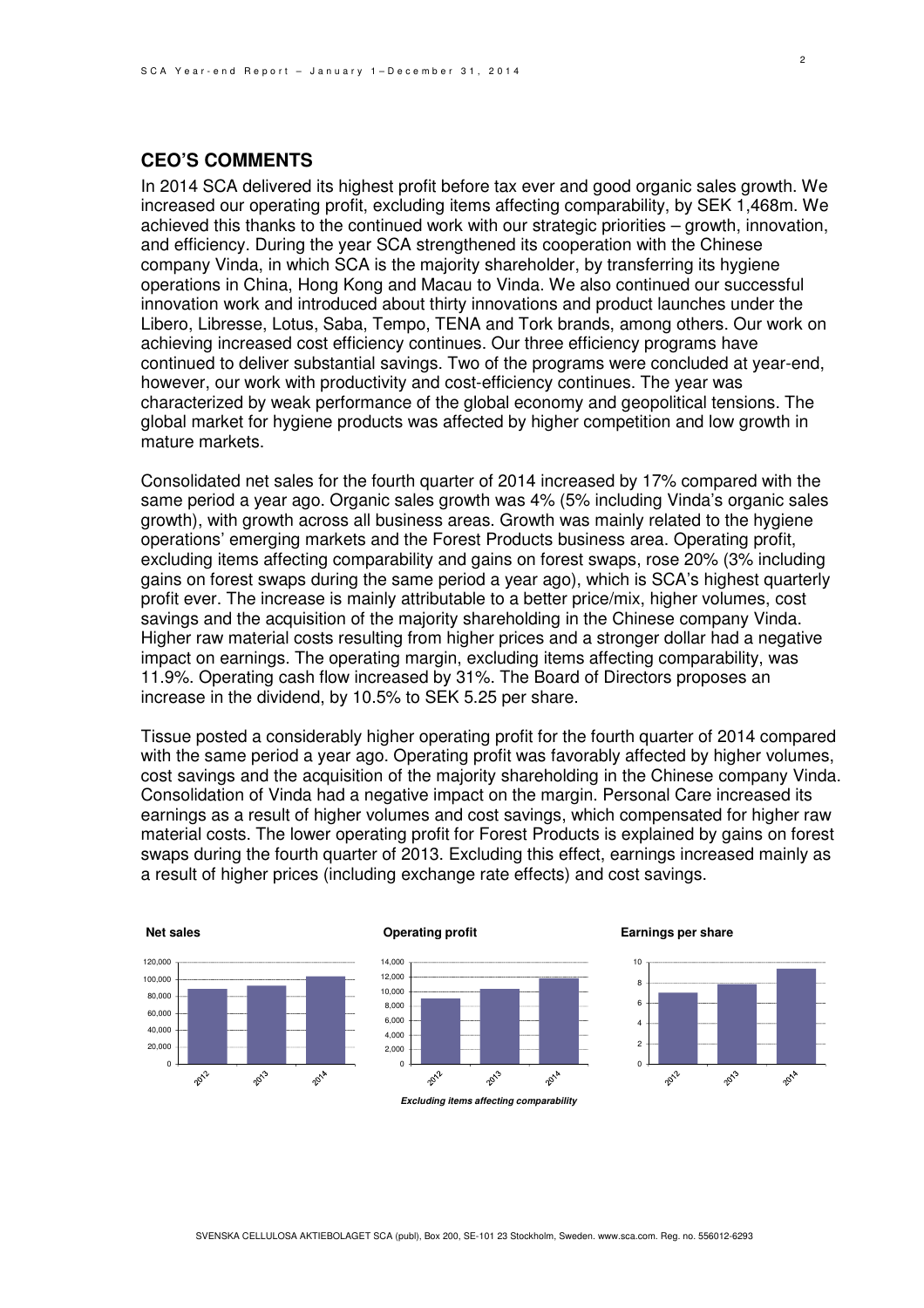### **EARNINGS TREND FOR THE GROUP**

| <b>SEKm</b>                                                                                                                    | 1412      | 1312      | %  | 2014:4    | 2013:4    | $\%$ |
|--------------------------------------------------------------------------------------------------------------------------------|-----------|-----------|----|-----------|-----------|------|
| <b>Net sales</b>                                                                                                               | 104,054   | 92,873    | 12 | 27,397    | 23,420    | 17   |
| Cost of goods sold                                                                                                             | $-77,520$ | $-69,585$ |    | $-20,307$ | $-17,512$ |      |
| <b>Gross profit</b>                                                                                                            | 26,534    | 23,288    | 14 | 7,090     | 5,908     | 20   |
| Sales, general and administration                                                                                              | $-14,685$ | $-12,907$ |    | $-3,840$  | $-2,745$  |      |
| Operating profit <sup>1,2</sup>                                                                                                | 11,849    | 10,381    | 14 | 3,250     | 3,163     | 3    |
| Financial items                                                                                                                | $-961$    | $-1,061$  |    | $-209$    | $-272$    |      |
| Profit before tax $1,2$                                                                                                        | 10,888    | 9,320     | 17 | 3,041     | 2,891     | 5    |
| $\text{Tax}^1$                                                                                                                 | $-2,644$  | $-2,639$  |    | $-648$    | $-933$    |      |
| Net profit for the period <sup>1</sup>                                                                                         | 8,244     | 6,681     | 23 | 2,393     | 1,958     | 22   |
| Excluding items affecting comparability; for amounts see page 14.<br><sup>2</sup> Including gains on forest swaps, before tax. | 336       | 583       |    | 3         | 455       |      |
| Earnings per share, SEK - owners of the parent company                                                                         |           |           |    |           |           |      |
| - after dilution effects                                                                                                       | 9.40      | 7.90      |    | 2.05      | 2.61      |      |
| Margins (%)                                                                                                                    |           |           |    |           |           |      |
| Gross margin                                                                                                                   | 25.5      | 25.1      |    | 25.9      | 25.2      |      |
| Operating margin <sup>1,2</sup>                                                                                                | 11.4      | 11.2      |    | 11.9      | 13.5      |      |
| Financial net margin                                                                                                           | $-0.9$    | $-1.1$    |    | $-0.8$    | $-1.2$    |      |
| Profit margin <sup>1,2</sup>                                                                                                   | 10.5      | 10.1      |    | 11.1      | 12.3      |      |
| $\text{Tax}^1$                                                                                                                 | $-2.5$    | $-2.8$    |    | $-2.4$    | $-4.0$    |      |
| Net margin <sup>1</sup>                                                                                                        | 8.0       | 7.3       |    | 8.7       | 8.3       |      |
| Excluding items affecting comparability; for amounts see page 14.<br><sup>2</sup> Including gains on forest swaps, before tax. | 336       | 583       |    | 3         | 455       |      |

### **OPERATING PROFIT PER BUSINESS AREA**

| <b>SEKm</b>                                                                                                                    | 1412   | 1312   | %        | 2014:4 | 2013:4 | %     |
|--------------------------------------------------------------------------------------------------------------------------------|--------|--------|----------|--------|--------|-------|
| Personal Care                                                                                                                  | 3,526  | 3.519  | $\Omega$ | 930    | 859    | 8     |
| Tissue                                                                                                                         | 6,652  | 5.724  | 16       | 1.867  | .601   | 17    |
| Forest Products <sup>2</sup>                                                                                                   | 2.505  | 1.843  | 36       | 683    | 916    | $-25$ |
| Other                                                                                                                          | $-834$ | $-705$ |          | $-230$ | $-213$ |       |
| Total $1,2$                                                                                                                    | 11.849 | 10.381 | 14       | 3.250  | 3,163  | -3    |
| Excluding items affecting comparability; for amounts see page 14.<br><sup>2</sup> Including gains on forest swaps, before tax. | 336    | 583    |          | 3      | 455    |       |

### **OPERATING CASH FLOW PER BUSINESS AREA**

| <b>SEKm</b>            | 1412   | 1312     | %    | 2014:4 | 2013:4 | %   |
|------------------------|--------|----------|------|--------|--------|-----|
| Personal Care          | 3,345  | 3,398    | $-2$ | 1.048  | 823    | -27 |
| Tissue                 | 7,343  | 5,524    | 33   | 2.292  | .687   | 36  |
| <b>Forest Products</b> | 1.440  | .084     | 33   | 595    | 491    | 21  |
| Other                  | $-944$ | $-1.113$ |      | $-258$ | $-196$ |     |
| Total                  | 11,184 | 8,893    | 26   | 3,677  | 2,805  | -31 |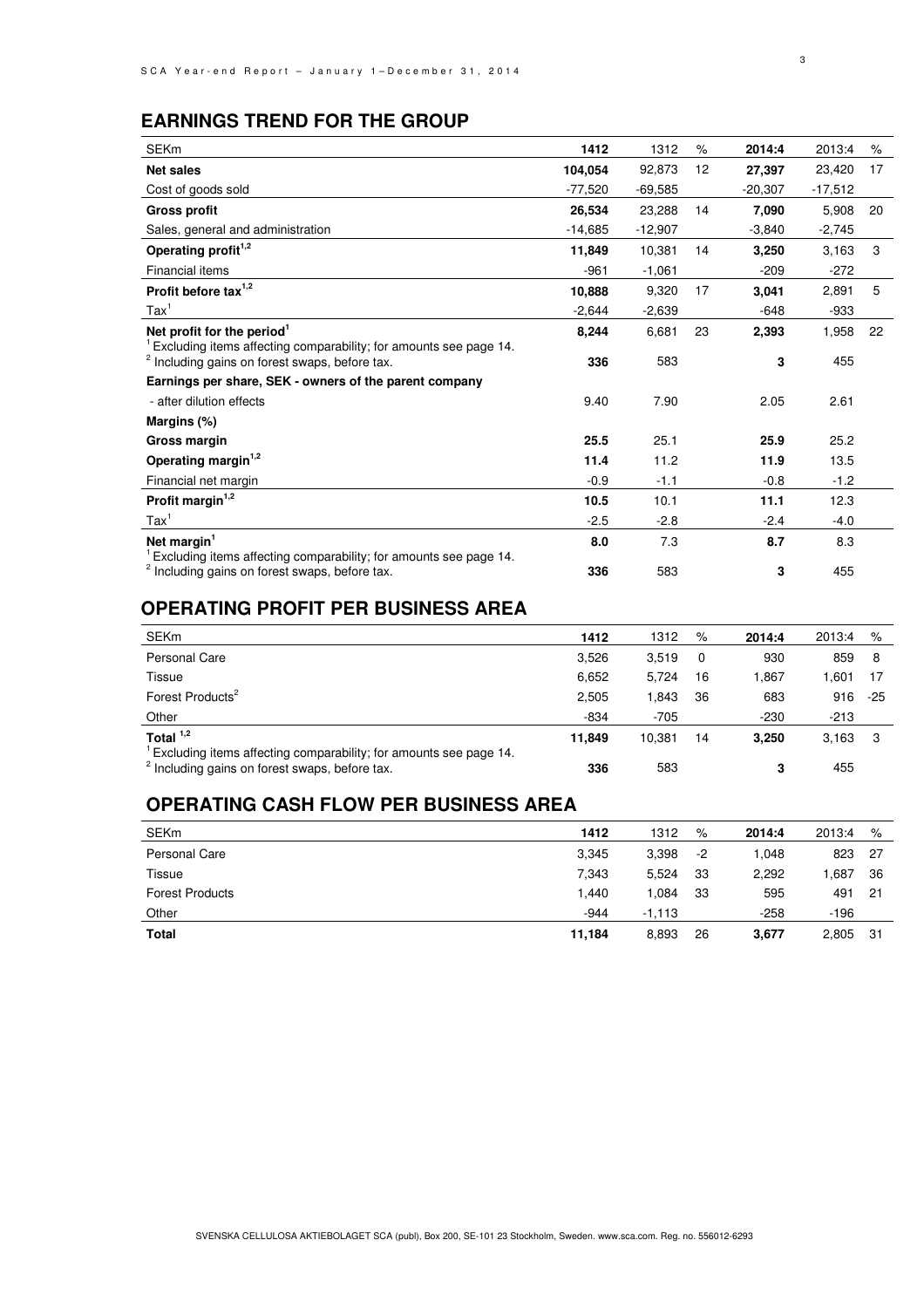28,000 27,000 26,000 25,000 24,000 23,000 22,000 21,000 20,000 2014/2 2014.3 2014年 2013.4

**Net sales**

### **GROUP**

### **MARKET/EXTERNAL ENVIRONMENT**

2014 was characterized by weak performance in the global economy. The global market for hygiene products was affected by increased competition and low growth in mature markets. Growth in emerging markets was favorable.

During the fourth quarter of 2014 the U.S. dollar strengthened considerably, which led among other things to higher costs for the raw material that is purchased in U.S. dollars, such as pulp.

Growth was stable in the European and North American markets for incontinence products in 2014 compared with a year earlier. Growth in institutions and the home care sector was low and was hurt by cost-cutting programs in many countries, which resulted in changes in reimbursement systems. The retail market for incontinence products showed continued good growth. In emerging markets, demand rose for incontinence products. The market for incontinence products was affected by greater competition and campaign activity.

**Operating profit and margin**



The Western European market for baby diapers showed stable demand in 2014 compared with a year earlier. Growth was good in emerging markets. The global

market for baby diapers was characterized by fierce competition and campaign activity.

In Europe the market for feminine care products showed low growth in 2014, while demand rose in Latin America.

The Western European market for consumer tissue showed low growth in 2014. In Europe and North America, growth was low for AfH tissue. Competition increased in North America as a result of higher production investments mainly in consumer tissue, which also affected the AfH tissue market. The Chinese and Russian tissue markets showed good growth.

In Europe, demand for solid-wood products and kraftliner rose in 2014 compared with a year earlier. European demand for publication papers continued to fall.

### **SALES AND EARNINGS**

**January–December 2014 compared with corresponding period a year ago**  Net sales rose 12% to SEK 104,054m (92,873). Organic sales growth, which excludes exchange rate effects, acquisitions and divestments, was 3%, of which volume accounted for 2% and price/mix for 1%. Organic sales growth was 2% in mature markets and 9% in emerging markets. Emerging markets accounted for 31% of sales, including Vinda. The acquisition of the majority shareholding in the Chinese company Vinda increased sales by 7%. Sales growth including acquisition, but excluding exchange rate effects and divestments, was 10%. Divestments decreased sales by 1%. Exchange rate effects increased sales by 3%.

Operating profit, excluding items affecting comparability, rose 14% (12% excluding exchange rate effects and divestments) to SEK 11,849m (10,381). A better price/mix, higher volumes, cost savings and the acquisition in China contributed to the earnings growth. The acquisition of the majority shareholding in the Chinese company Vinda increased earnings by 5%. Higher raw material costs and divestments had a negative impact on earnings. Gains on forest swaps were lower, totaling SEK 336m (583). Operating profit for Personal Care, excluding items affecting comparability, was level with the preceding year (decrease of 4% excluding exchange rate effects). Operating profit for Tissue, excluding items affecting comparability, rose 16% (14% excluding exchange rate effects and divestments). For Forest Products, operating profit, excluding items affecting comparability, improved by 36% (38% excluding divestments).

Items affecting comparability amounted to SEK -1,400m (-1,239) and consist of restructuring costs for the previously announced efficiency programs, restructuring costs attributable to the integration of operations with Vinda, revaluation effects pertaining to Vinda's customer relationships and inventory attributable to the

SVENSKA CELLULOSA AKTIEBOLAGET SCA (publ), Box 200, SE-101 23 Stockholm, Sweden. www.sca.com. Reg. no. 556012-6293



**Excluding items affecting comparability**

#### **Change in net sales (%)**

|                    | 1412 vs.<br>1312 | 2014:4 vs.<br>2013:4 |
|--------------------|------------------|----------------------|
| <b>Total</b>       | 12               | 17                   |
| Price/mix          | 1                | 1                    |
| Volume             | 2                | 3                    |
| Currency           | з                | 5                    |
| Acquisitions       | 7                | 8                    |
| <b>Divestments</b> | -1               | ი                    |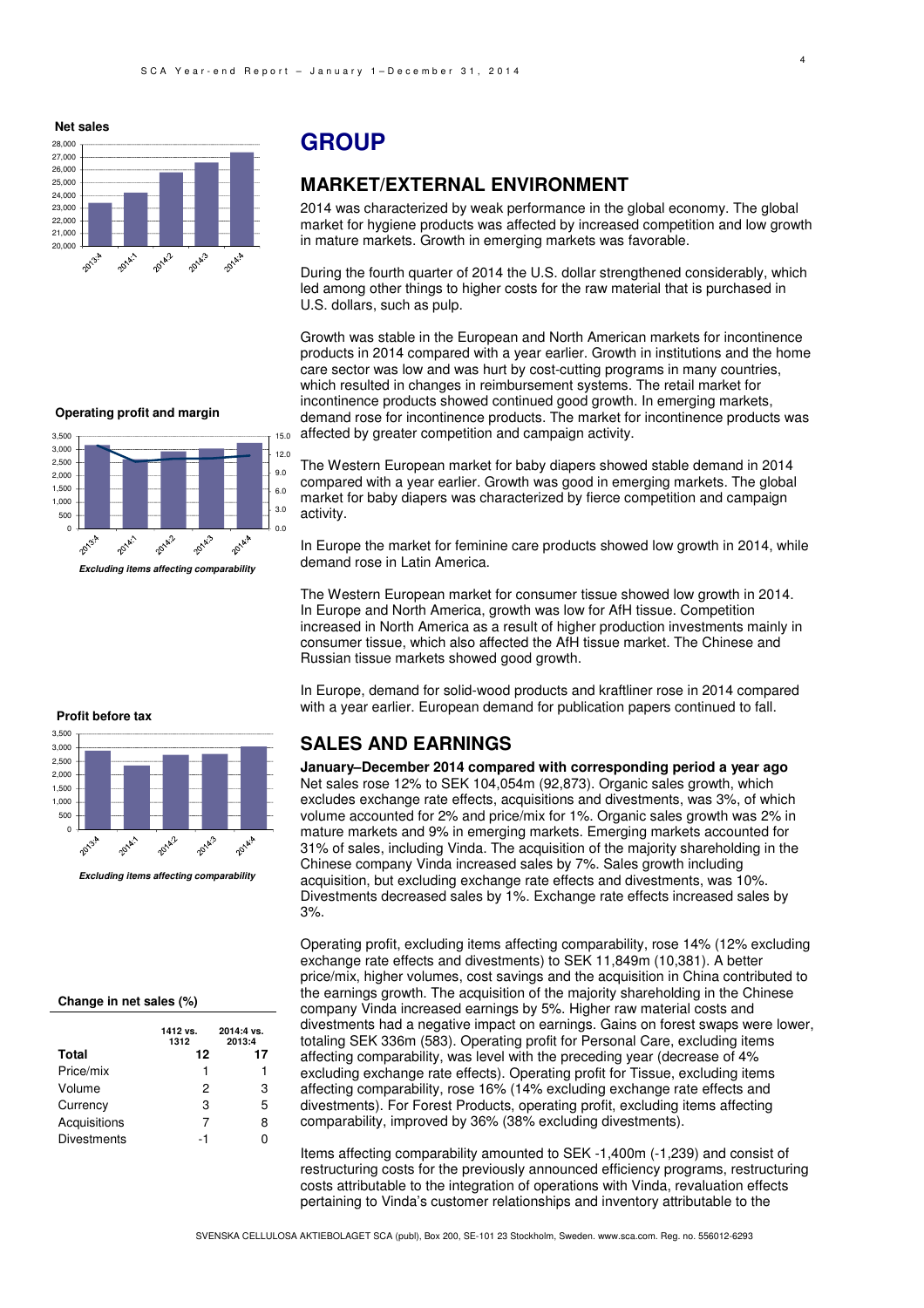acquisition balance, transaction costs associated with acquisitions and divestments, and integration costs for the Georgia-Pacific acquisition. Items affecting comparability also include an impairment loss of approximately SEK 400m pertaining to the estimated performance-based earn-out payment associated with the divestment of Laakirchen in 2013.

Cost savings related to the cost-cutting and efficiency program covering all of SCA's hygiene operations, i.e., Personal Care and Tissue, amounted to approximately SEK 2,255m in 2014. During the fourth quarter of 2014, the cost savings amounted to approximately SEK 665m, corresponding to an annual rate of approximately EUR 290m. Total cost savings are expected to total EUR 300m upon full effect in 2015. The program was concluded at year-end.

Financial items decreased to SEK -961m (-1,061) as a result of lower interest rates, which compensated for a higher average level of net debt during the period. Profit before tax, excluding items affecting comparability, rose 17% (14% excluding exchange rate effects and divestments) to SEK 10,888m (9,320). The tax expense, excluding the effects of items affecting comparability, was SEK 2,644m (2,639).

Net profit for the period, excluding items affecting comparability, rose 23% (20% excluding exchange rate effects and divestments) to SEK 8,244m (6,681). Earnings per share, including items affecting comparability, were SEK 9.40 (7.90).

#### **Fourth quarter 2014 compared with fourth quarter 2013**

Net sales increased by 17% to SEK 27,397m (23,420). Organic sales growth, which excludes exchange rate effects, acquisitions and divestments, was 4%, of which volume accounted for 3% and price/mix for 1%. Organic sales growth was 3% in mature markets and 9% in emerging markets. Emerging markets accounted for 32% of sales, including Vinda. The acquisition of the majority shareholding in the Chinese company Vinda increased sales by 8%. Sales growth including acquisition, but excluding exchange rate effects, was 12%. Exchange rate effects increased sales by 5%.

Operating profit, excluding items affecting comparability, rose 3% (decrease of 1% excluding exchange rate effects) to SEK 3,250m (3,163). Operating profit, excluding items affecting comparability and gains on forest swaps, rose 20%. The higher profit is mainly attributable to a better price/mix, higher volumes, cost savings and the acquisition of the majority shareholding in the Chinese company Vinda. The acquisition of Vinda increased profit by 5%. Higher raw material costs had a negative earnings impact. Gains from forest swaps were lower, totaling SEK 3m (455).

Profit before tax, excluding items affecting comparability, rose 5% (1% excluding exchange rate effects) to SEK 3,041m (2,891).

### **CASH FLOW AND FINANCING**

The operating cash surplus amounted to SEK 16,250m (14,004). The cash flow effect of changes in working capital was SEK -446m (-328), mainly due to an increase in inventories. Current capital expenditures amounted to SEK -3,737m (-3,489). Operating cash flow amounted to SEK 11,184m (8,893).

Financial items decreased to SEK -961m (-1,061) as a result of lower interest rates, which compensated for a higher average level of net debt during the period. Tax payments totaled SEK 2,101m (1,741). Cash flow from current operations amounted to SEK 8,149m (6,252) for the year. The improvement is mainly attributable to a higher operating surplus.

Strategic investments totaled SEK -1,816m (-1,906). The net sum of acquisitions and divestments was SEK -302m (-3,772). Payment of the shareholder dividend affected cash flow by SEK -3,564m (-3,303). Net cash flow totaled SEK 2,467m (-2,729).

Net debt has increased by SEK 2,028m during the year, to SEK 35,947m. Excluding pension liabilities, net debt amounted to SEK 30,850m. Net cash flow decreased net debt by SEK 2,467m. Fair value measurement of pension assets and pension obligations together with fair valuation of financial instruments increased net debt by SEK 2,785m. Exchange rate movements increased net debt by SEK 1,710m.

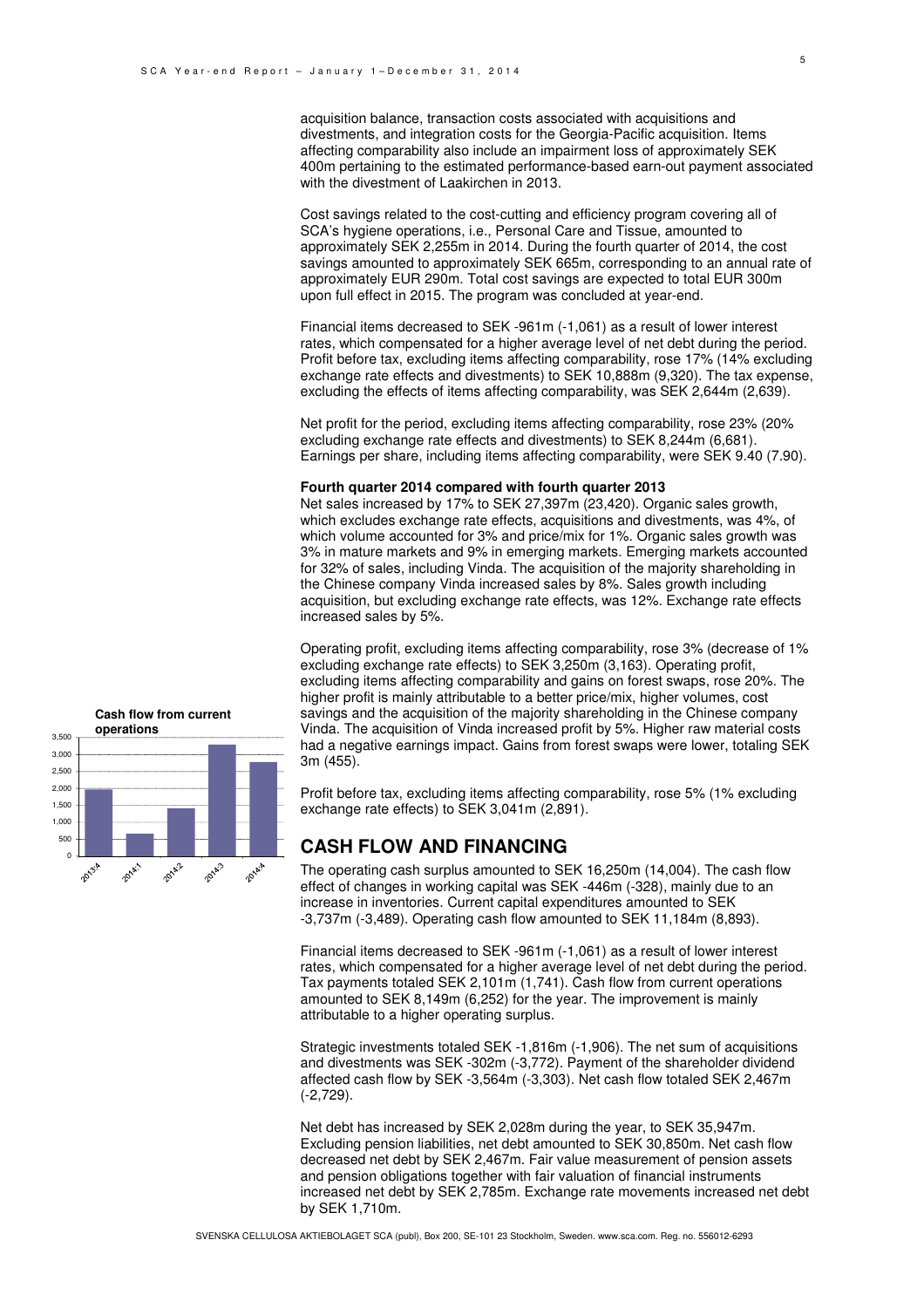The debt/equity ratio was 0.49 (0.50). Excluding pension liabilities, the debt/equity ratio was 0.42 (0.47). The debt payment capacity was 39% (38%).

### **EQUITY**

Consolidated equity increased by SEK 5,061m during the year, to SEK 72,872m. Net profit for the period increased equity by SEK 7,068m. Equity decreased by SEK 3,564m through payment of the shareholder dividend, and by SEK 2,265m after tax as a result of restatement of the net pension liability to fair value. Fair value measurement of financial instruments increased equity by SEK 80m after tax. Exchange rate movements, including the effects of hedges of net investments in foreign assets, after tax, increased equity by SEK 4,006m. Acquisitions of noncontrolling interests decreased equity by SEK 173m. Issue costs in associated companies decreased equity by SEK 49m. The effect of the change in the acquisition balance decreased equity by SEK 42m.

#### **TAX**

A tax expense of SEK 2,644m is reported for the year, excluding items affecting comparability, corresponding to a tax rate of 24.3%. The tax expense including items affecting comparability was SEK 2,420m, corresponding to a tax rate of 25.5%.

### **DIVIDEND**

The Board of Directors proposes an increase in the dividend by 10.5% to SEK 5.25 per share (4.75), or SEK 3,687m (3,336). Dividend growth during the last ten-year period thereby amounts to 4.1%. April 17, 2015, has been proposed as the record date for the right to the dividend.

### **EVENTS DURING THE YEAR**

On March 25, 2014, SCA raised – as the first listed Swedish company – SEK 1.5bn through a green bond issue. The proceeds will be used for investments in projects with a positive environmental impact. The bond, which is denominated in Swedish kronor, has a five-year tenor and is issued under the company's EMTN (Euro Medium Term Note) program. The bond has two tranches – a SEK 1bn floating rate note, priced at three-month STIBOR +0.68% annually, and a SEK 500m fixed rate tranche with an annual coupon of 2.50%.

In June 2014 SCA strengthened its presence in the Middle East through the acquisition of the outstanding 50% of the joint venture company Fine Sancella in Jordan from Nuqul Group. The purchase price for the outstanding shares was approximately USD 25m (approximately SEK 165m) on a debt-free basis. Fine Sancella is a leading player in feminine care products in parts of the Middle East under the Nana and Cinderella brands. The company had sales of approximately SEK 200m in 2013.

On June 30, 2014, SCA floated its joint venture in Australia, New Zealand and Fiji – Asaleo Care – on the Australian Securities Exchange (ASX). SCA's holding in Asaleo Care after the IPO is approximately 32.5%. Asaleo Care manufactures and markets consumer tissue and AfH tissue, baby diapers, feminine care products and incontinence products. Leading brands include TENA, Tork, Sorbent, Libra and Treasures. The company had net sales of AUD 625m (approximately SEK 3.9bn) in 2013 and an operating profit of AUD 97m (approximately SEK 610m). The company has approximately 1,050 full-time employees. The market capitalization was approximately AUD 995m (approximately SEK 6,300m), of which SCA's share of ownership amounted to approximately AUD 323m (approximately SEK 2,040m). SCA will continue to report the holding in accordance with the equity method. TENA and Tork are SCA's globally leading brands for incontinence products and AfH tissue, respectively. These two brands will continue to be owned by SCA but will be licensed to Asaleo Care for sales of products under these brands in Australia, New Zealand and Fiji.

In China, restructuring measures were carried out during the fourth quarter of 2014 as a result of the transfer of SCA's hygiene operations in China, Hong Kong and Macau to Vinda on October 1, 2014. These restructuring measures include, among other things, the closure of SCA's production plant in Song Jiang and personnel reductions. The restructuring costs amounted to approximately SEK 140m and are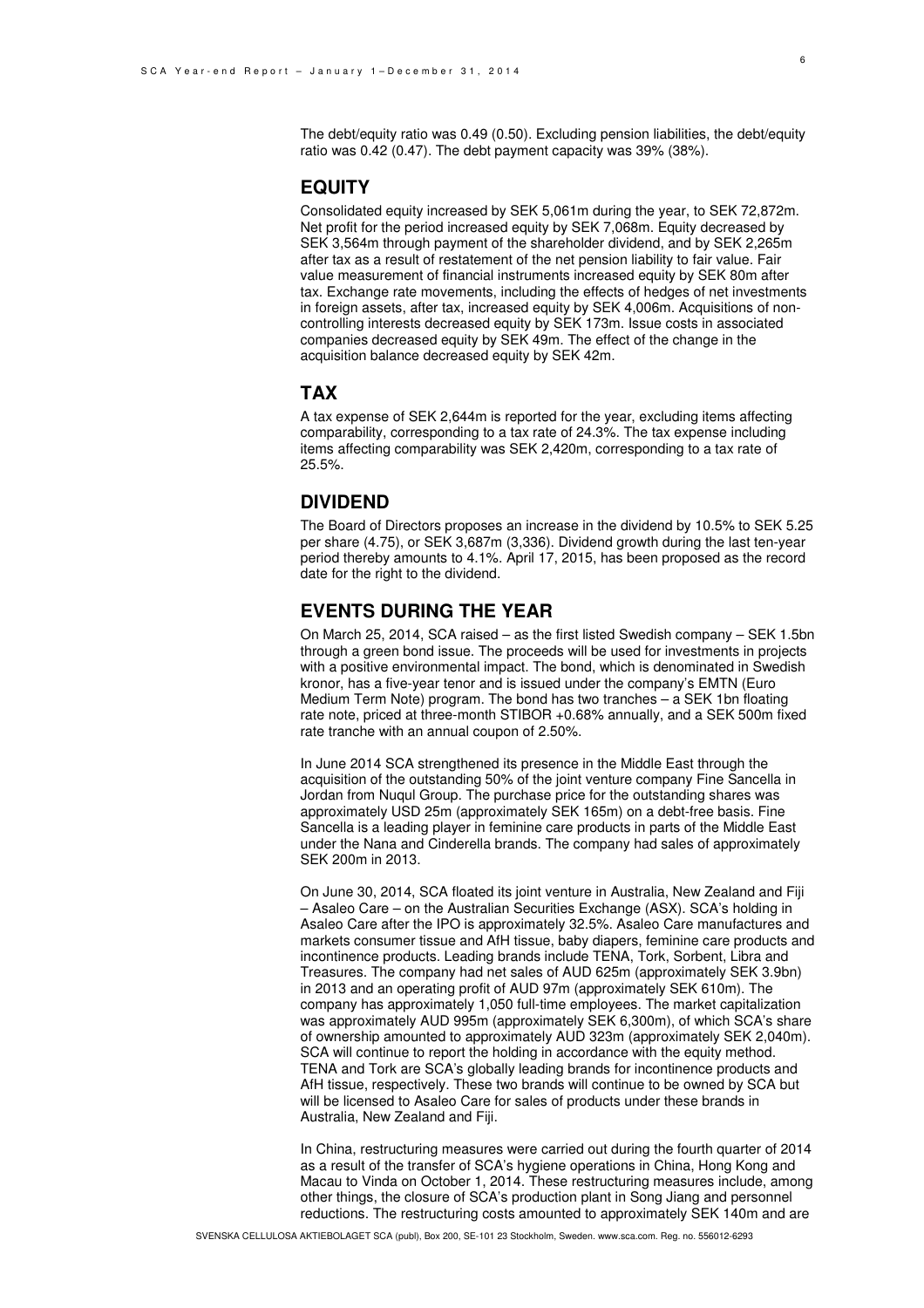To reduce exposure to the publication paper market, which is experiencing lower demand, in early 2013 SCA sold its publication paper mill in Laakirchen to Heinzel Group. The initial purchase consideration was EUR 100m, with a possible, maximum earn-out payment of EUR 100m based on a two-year profit-sharing model. In connection with the divestment, SCA booked a receivable of approximately SEK 600m related to an expected earn-out payment. At the end of December 2014 the time period for the profit-sharing model expired, and the expected earn-out payment is estimated to be approximately SEK 200m, compared with the booked, anticipated earn-out payment of approximately SEK 600m, which has entailed recognition of an impairment loss of approximately SEK 400m for the receivable. The reason for the lower earn-out payment is lower demand and lower earnings for 2014 than expected. The write-down of the earnout payment is reported among items affecting comparability in the fourth quarter of 2014. The earn-out payment is expected to have a positive cash flow effect of approximately SEK 200m during the first half of 2015. Overall, the holding in Laakirchen was a good investment for SCA over time.

Following a decision to assess back taxes for the years 2008–2012, the Swedish Tax Agency has demanded payment of tax and a tax surcharge totaling approximately SEK 1,100m. SCA has appealed this decision and is of the opinion that the Tax Agency's demand will not be upheld in a legal challenge. The dispute pertains to interest expenses on loans in a Group company that arose in connection with the move of operations to Sweden in 2004. SCA reports this risk as a contingent liability.

### **EVENTS AFTER THE END OF THE QUARTER**

On January 22, 2015, SCA's chairman, Sverker Martin-Löf, announced his intention to leave his directorship with SCA at the Annual General Meeting on April 15, 2015. In a press release issued on January 22, 2015, Industrivärden announced that in the nomination committee work it will advocate for recommending Pär Boman, currently Group Chief Executive of Handelsbanken, as Chairman of the Board of SCA.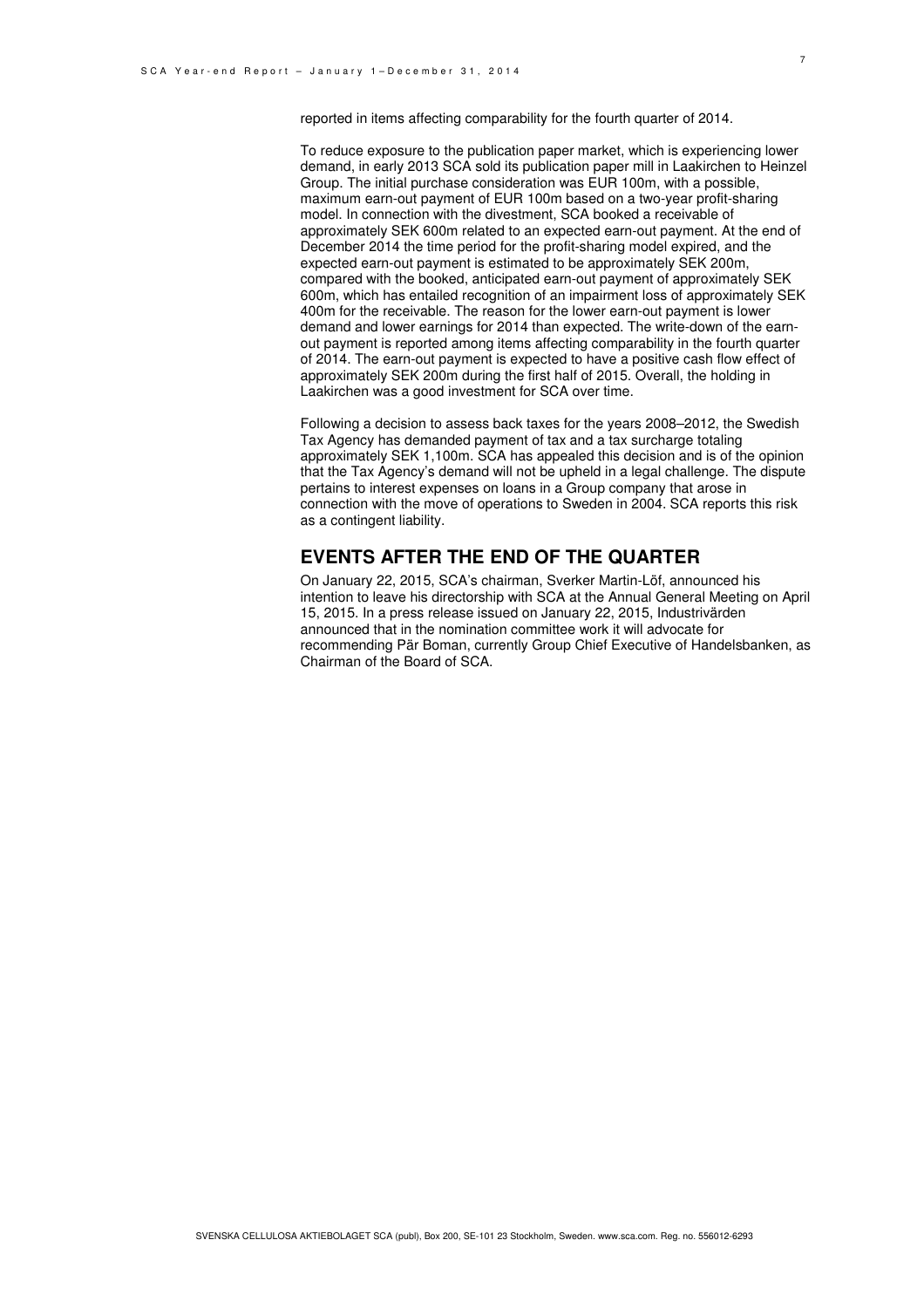**Share of Group, net sales 1412**



**Share of Group, operating profit 1412**



#### **Net sales**



**Operating profit and margin**



#### **Change in net sales (%)**

|                    | 1412 vs.<br>1312 | 2014:4 vs.<br>2013:4 |
|--------------------|------------------|----------------------|
| Total              | 4                |                      |
| Price/mix          | 1                | 1                    |
| Volume             | 2                | 2                    |
| Currency           | 1                | 4                    |
| Acquisitions       | 0                | n                    |
| <b>Divestments</b> | г                |                      |

#### **Change in operating profit (%)**

|               | 1412 vs.<br>1312 | 2014:4 vs.<br>2013:4 |
|---------------|------------------|----------------------|
| <b>Total</b>  | n                | 8                    |
| Price/mix     | 1                | -2                   |
| Volume        | 10               | 16                   |
| Raw materials | -19              | -25                  |
| Energy        | 0                | ი                    |
| Currency      | 4                | 4                    |
| Other         |                  | 15                   |

### **PERSONAL CARE**

| SEK <sub>m</sub>     | 1412   | 1312   | % | 2014:4 | 2013:4 | $\%$ |
|----------------------|--------|--------|---|--------|--------|------|
| Net sales            | 31.066 | 29.736 | 4 | 8.106  | 7.578  | ⇁    |
| Operating surplus    | 4.509  | 4.475  |   | 1.179  | 1.116  | 6    |
| Operating profit*    | 3.526  | 3.519  |   | 930    | 859    | 8    |
| Operating margin, %* | 11.4   | 11.8   |   | 11.5   | 11.3   |      |
| Operating cash flow  | 3.345  | 3.398  |   | 1.048  | 823    |      |

\*) Excluding restructuring costs, which are reported as items affecting comparability outside of the business area.

#### **January–December 2014 compared with corresponding period a year ago**

Net sales rose 4% to SEK 31,066m (29,736). Organic sales growth, which excludes exchange rate effects, acquisitions and divestments, was 3%, of which volume accounted for 2% and price/mix for 1%. Organic sales growth was 0% in mature markets and 7% in emerging markets. The takeover of distribution in Italy during the first quarter of 2014 had an adverse impact on sales in mature markets. Emerging markets accounted for 43% of sales. Exchange rate effects increased sales by 1%.

For incontinence products, under the globally leading TENA brand, organic sales growth was 2%. Growth is mainly attributable to emerging markets. For baby diapers, organic sales growth was 2%. Growth in Europe compensated for lower sales in Asia and Latin America. For feminine care products, organic sales growth was 12%, mainly attributable to emerging markets and Western Europe.

Operating profit, excluding items affecting comparability, was level with the preceding year and amounted to SEK 3,526m (3,519). Profit was favorably affected by higher volumes, a better price/mix and cost savings. Higher raw material costs attributable to the stronger dollar and higher prices, and investments in greater market activities, had a negative earnings impact.

The operating cash surplus amounted to SEK 4,511m (4,485). Operating cash flow decreased to SEK 3,345m (3,398) as a result of higher investments.

#### **Fourth quarter 2014 compared with fourth quarter 2013**

Net sales rose 7% to SEK 8,106m (7,578). Organic sales growth was 3%, of which price/mix accounted for 1% and volume for 2%. Organic sales growth was 0% in mature markets and 9% in emerging markets. Emerging markets accounted for 43% of sales. Currency effects increased sales by 4%.

For incontinence products, under the globally leading TENA brand, organic sales growth was 0% compared with the preceding year. Lower sales in North America were compensated by higher sales in Western Europe and favorable growth in emerging markets. For baby diapers, organic sales growth was 7%, mainly attributable to Europe. For feminine care products, organic sales growth was 16%, mainly attributable to emerging markets and Western Europe.

Operating profit, excluding items affecting comparability, rose 8% (4% excluding exchange rate effects) to SEK 930m (859). Profit was favorably affected by higher volumes and cost savings. Profit was negatively affected by higher raw material costs attributable to the stronger dollar and higher prices.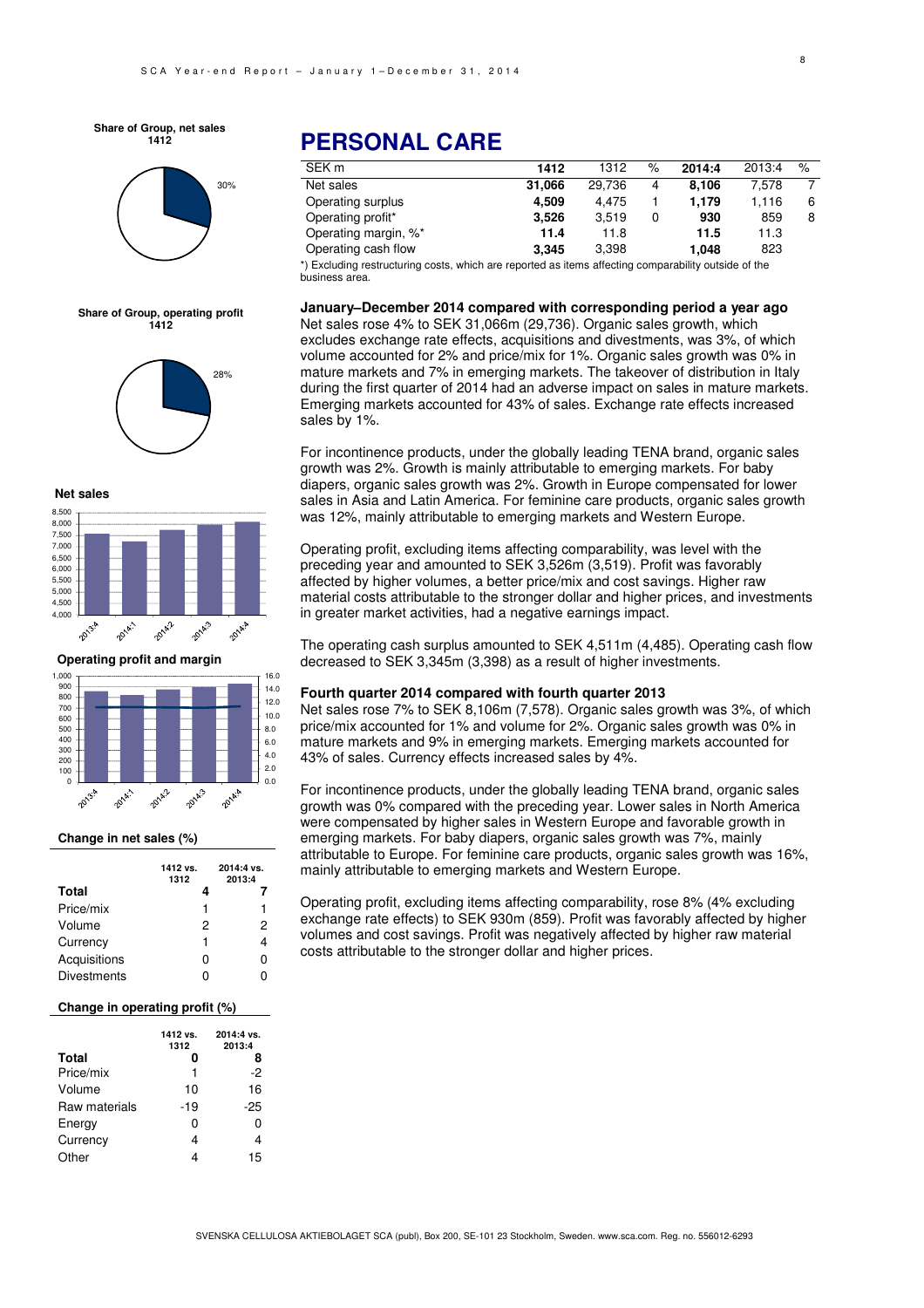**Share of Group, net sales 1412**



# 52% **Share of Group, operating profit 1412**





**Operating profit and margin**



#### **Change in net sales (%)**

|                    | 1412 vs.<br>1312 | 2014:4 vs.<br>2013:4 |
|--------------------|------------------|----------------------|
| Total              | 19               | 24                   |
| Price/mix          | n                | 0                    |
| Volume             | 1                | 3                    |
| Currency           | 5                | 6                    |
| Acquisitions       | 14               | 15                   |
| <b>Divestments</b> | -1               | ი                    |

#### **Change in operating profit (%)**

|               | 1412 vs.<br>1312 | 2014:4 vs.<br>2013:4 |
|---------------|------------------|----------------------|
| <b>Total</b>  | 16               | 17                   |
| Price/mix     |                  | -4                   |
| Volume        | 4                | 5                    |
| Raw materials | -5               | -17                  |
| Energy        | 3                | 2                    |
| Currency      | 4                | 5                    |
| Other         | g                | 26                   |

### **TISSUE**

| <b>SEKm</b>                                                                                          | 1412   | 1312   | %  | 2014:4 | 2013:4 | $\%$ |
|------------------------------------------------------------------------------------------------------|--------|--------|----|--------|--------|------|
| Net sales                                                                                            | 56.994 | 48.096 | 19 | 15,366 | 12.357 | 24   |
| Operating surplus                                                                                    | 9.767  | 8.253  | 18 | 2.679  | 2.235  | 20   |
| Operating profit*                                                                                    | 6.652  | 5.724  | 16 | 1.867  | 1.601  |      |
| Operating margin, %*                                                                                 | 11.7   | 11.9   |    | 12.2   | 13.0   |      |
| Operating cash flow                                                                                  | 7.343  | 5.524  |    | 2.292  | 1.687  |      |
| *) Evaluding restructuring sector which are reported as items offecting comparability outside of the |        |        |    |        |        |      |

Excluding restructuring costs, which are reported as items affecting comparability outside of the business area.

Cost savings associated with the acquisition of Georgia-Pacific's European tissue operations amounted to approximately SEK 620m in 2014. During the fourth quarter of 2014, savings totaled approximately SEK 180m, corresponding to an annual rate of approximately EUR 80m. The efficiency program is continuing, and the total cost savings are expected to be EUR 125m upon full effect in 2016.

**January–December 2014 compared with corresponding period a year ago**  Net sales rose 19% to SEK 56,994m (48,096). Organic sales growth, which excludes exchange rate effects, acquisitions and divestments, was 1%, of which price/mix accounted for 0% and volume for 1%. Organic sales growth, including Vinda's organic sales growth, was 3%. Organic sales growth was 0% in mature markets and 7% in emerging markets. Emerging markets accounted for 30% of sales, including Vinda. The acquisition of the majority shareholding in the Chinese company Vinda increased sales by 14%. Divestments lowered sales by 1%. Exchange rate effects increased sales by 5%.

For consumer tissue, organic sales growth was 1%. The sales growth for own brands compensated for lower sales under retailers' brands as a result of a decision during the first quarter of 2014 to leave certain contracts in Western Europe with insufficient profitability. Emerging markets showed favorable growth in sales. For AfH tissue, organic sales growth was 3%. The increase was related to Western Europe and emerging markets. Sales in North America were hurt by severe winter weather during the first quarter of 2014.

Operating profit, excluding items affecting comparability, rose 16% (14% excluding exchange rate effects and divestments) to SEK 6,652m (5,724). Higher volumes, a better price/mix, cost savings, the acquisition in China and lower energy costs contributed to the earnings increase. Higher raw material and distribution costs, and the severe winter in North America had a negative earnings impact. The acquisition in China increased profit by 9%. Divestments in Europe had a negative earnings impact by 2%. Excluding Vinda, the margin was slightly higher than in the preceding year.

The operating cash surplus increased to SEK 9,760m (8,251). Operating cash flow increased to SEK 7,343m (5,524). The increase is mainly attributable to a higher operating cash surplus and a lower level of tied-up working capital.

#### **Fourth quarter 2014 compared with fourth quarter 2013**

Net sales rose 24% to SEK 15,366m (12,357). Organic sales growth was 3%, of which price/mix accounted for 0% and volume for 3%. Organic sales growth was 2% in mature markets and 6% in emerging markets. Emerging markets accounted for 31% of sales, including Vinda. The acquisition in China increased sales by 15%. Exchange rate effects increased sales by 6%.

For consumer tissue, organic sales growth was 3%. Emerging markets showed favorable growth in sales. In Western Europe, sales decreased as a result of a decision during the first quarter of 2014 to leave certain contracts with insufficient profitability. For AfH tissue, organic sales growth was 3% and was related to Europe and Latin America.

Operating profit, excluding items affecting comparability, rose 17% (12% excluding exchange rate effects) to SEK 1,867m (1,601). Higher volumes, cost savings, the acquisition in China and lower energy costs had a positive earnings impact. A changed price/mix and higher raw material and distribution costs had a negative earnings impact. In AfH tissue in North America, earnings decreased mainly as a result of greater competition resulting from higher investments in production capacity. The acquisition in China increased profit by 10%. Excluding Vinda, the margin was level with the preceding year.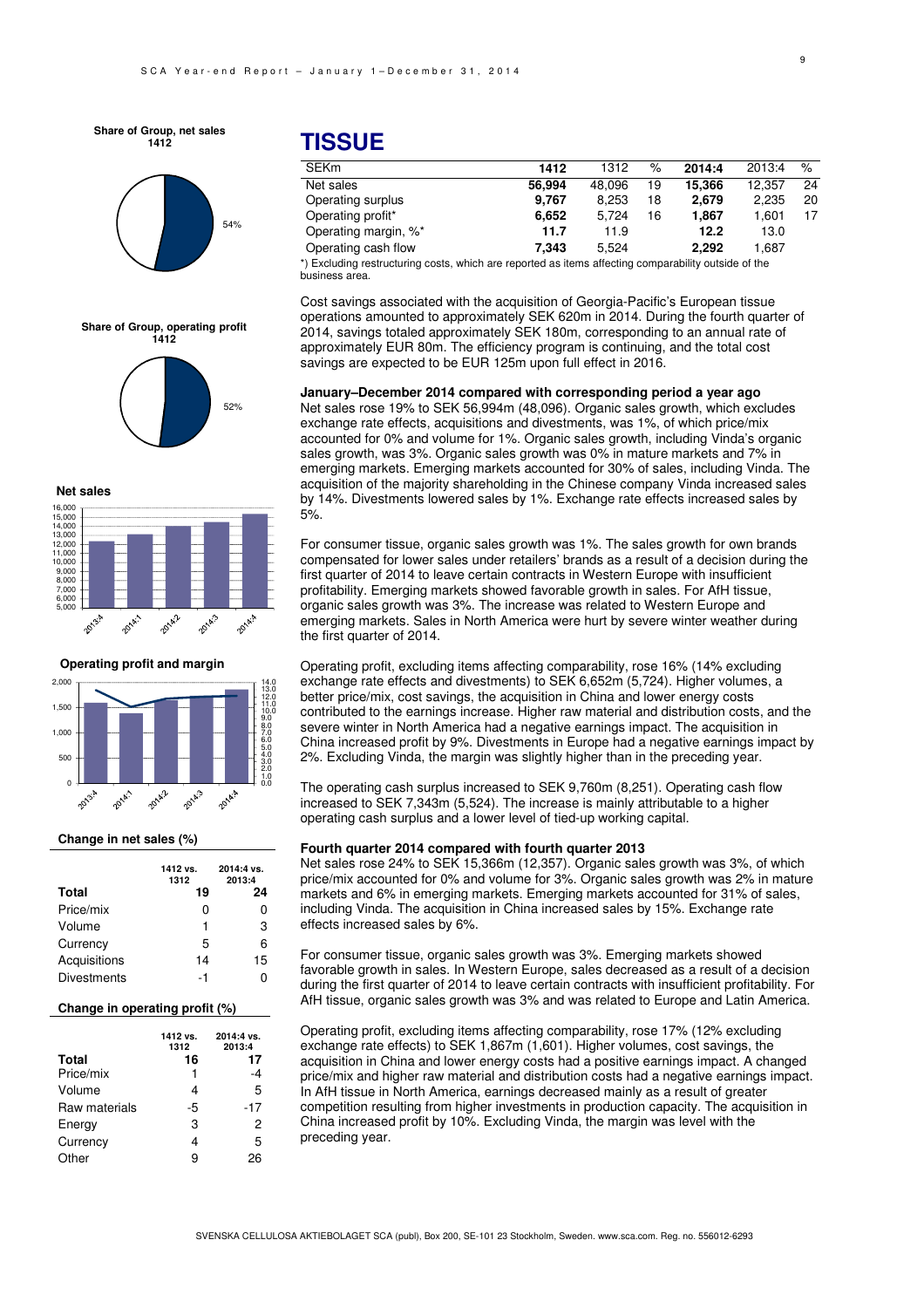#### **Share of Group, net sales 1412**



**Share of Group, operating profit 1412**



**Net sales**



**Operating profit and margin**



#### **Change in net sales (%)**

|                    | 1412 vs.<br>1312 | 2014:4 vs.<br>2013:4 |
|--------------------|------------------|----------------------|
| Total              | 6                | 11                   |
| Price/mix          | 5                | 4                    |
| Volume             | 5                | 6                    |
| Currency           | 1                | 1                    |
| Acquisitions       | ი                | ი                    |
| <b>Divestments</b> | -5               | ი                    |

#### **Change in operating profit (%)**

| <b>Total</b>  | 1412 vs.<br>1312<br>36 | 2014:4 vs.<br>2013:4<br>-25 |
|---------------|------------------------|-----------------------------|
| Price/mix*    | 42                     | 16                          |
| Volume        | 2                      | 1                           |
| Raw materials | -15                    | -14                         |
| Energy        | 2                      | 3                           |
| Currency      | o                      | 1                           |
| Other**       | 5                      | -32                         |

\*Price/mix includes exchange rate effects of approximately 30% (SEK 560m) and 17% (SEK 160m), respectively.

\*\*Other includes gains on forest swaps totaling -13% (SEK -247m) and -49% (SEK -452m),

respectively.

## **FOREST PRODUCTS**

| <b>SEKm</b>                                    | 1412   | 1312   | %      | 2014:4 | 2013:4 | ℅     |
|------------------------------------------------|--------|--------|--------|--------|--------|-------|
| <b>Deliveries</b>                              |        |        |        |        |        |       |
| - Publication papers, thousand tonnes          | 863    | 990    | $-13*$ | 203    | 216    | -6    |
| - Solid-wood products, thousand m <sup>3</sup> | 2.238  | 2,201  | 2      | 509    | 517    | -2    |
| - Kraftliner products, thousand tonnes         | 799    | 726    | 10     | 200    | 175    | 14    |
| - Pulp products, thousand tonnes               | 516    | 508    | 2      | 125    | 127    | -2    |
| Net sales                                      | 16,490 | 15,525 | 6      | 4.037  | 3.646  | 11    |
| Operating surplus                              | 3.703  | 3,092  | 20     | 994    | 1.204  | $-17$ |
| Operating profit**                             | 2,505  | 1,843  | 36     | 683    | 916    | $-25$ |
| Operating margin, %**                          | 15.2   | 11.9   |        | 16.9   | 25.1   |       |
| Operating cash flow                            | 1.440  | 1.084  |        | 595    | 491    |       |

\*) Adjusted for the divestment of Laakirchen, deliveries increased by 2%.

\*\*) Excluding restructuring costs, which are reported as items affecting comparability outside of the business area.

The efficiency program carried out in 2014 led to an earnings improvement of approximately SEK 1,060m. The earnings improvement during the fourth quarter was approximately SEK 300m, corresponding to an annual rate of approximately SEK 1,210m. The total earnings improvement is expected to be SEK 1,300m upon full effect in 2015. The program was concluded at year-end.

**January–December 2014 compared with corresponding period a year ago**  Net sales rose 6% to SEK 16,490m (15,525). Sales growth excluding exchange rate effects and divestments was 10%, of which price/mix accounted for 5% and volume for 5%. The divestment of the publication paper mill in Laakirchen decreased sales by 5%. Exchange rate effects increased sales by 1%.

Publication papers, kraftliner, solid-wood products and pulp showed higher volumes and higher prices (including exchange rate effects).

Operating profit, excluding items affecting comparability, rose 36% (38% excluding divestments) to SEK 2,505m (1,843). Higher prices (including exchange rate effects), higher volumes, lower energy costs and cost savings contributed to the earnings increase. Earnings were negatively affected by higher logging costs associated with storm felling. Gains on forest swaps were lower than in the preceding year, totaling SEK 336m (583). The divestment of the publication paper mill in Laakirchen had a negative earnings impact by 2%.

The operating cash surplus was SEK 2,750m (1,927), and operating cash flow totaled SEK 1,440m (1,084).

#### **Fourth quarter 2014 compared with fourth quarter 2013**

Net sales rose 11% to SEK 4,037m (3,646). Sales growth excluding exchange rate effects was 10%, of which price/mix accounted for 4% and volume for 6%. Exchange rate effects increased sales by 1%.

Sales of kraftliner rose as a result of higher prices (including exchange rate effects) and higher volumes. Sales of pulp rose as a result of higher prices (including exchange rate effects). Sales of publication papers and solid-wood products were level with the preceding year.

Operating profit decreased by 25%, excluding items affecting comparability, to SEK 683m (916). The earnings decrease is mainly attributable to lower gains on forest swaps. Earnings were positively affected by higher prices (including exchange rate effects), cost savings and lower energy costs. Earnings were negatively affected by higher logging costs associated with storm felling. Profit also includes gains on forest swaps, totaling SEK 3m (455).

SVENSKA CELLULOSA AKTIEBOLAGET SCA (publ), Box 200, SE-101 23 Stockholm, Sweden. www.sca.com. Reg. no. 556012-6293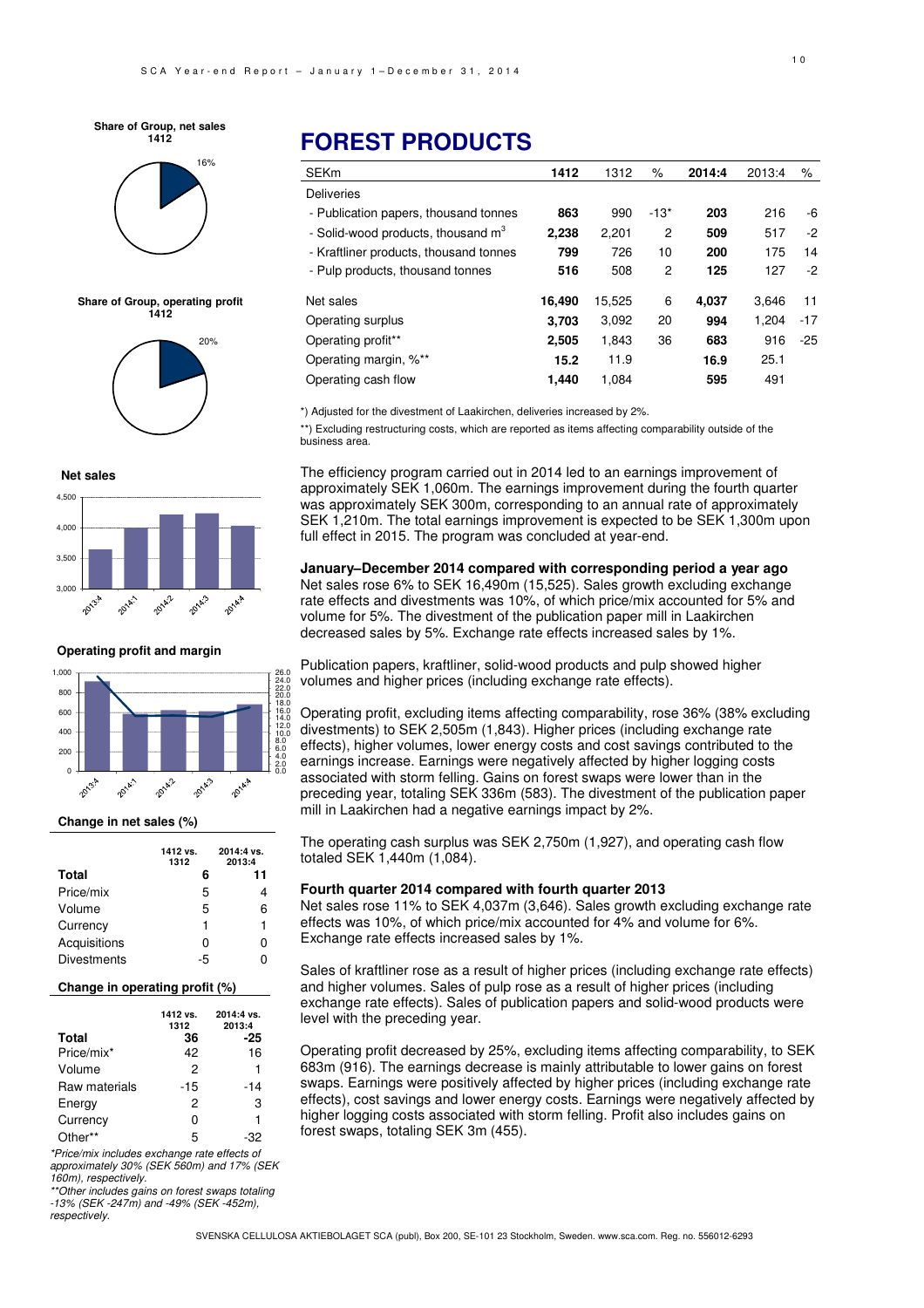### **SHARE DISTRIBUTION**

| December 31, 2014           | Class A    | Class B     | Total       |
|-----------------------------|------------|-------------|-------------|
| Registered number of shares | 86.049.923 | 619.060.171 | 705.110.094 |
| - of which treasury shares  |            | 2.767.605   | 2.767.605   |

At the end of the reporting period the proportion of Class A shares was 12.2%. During the fourth quarter, at the request of shareholders a total of 150,312 Class A shares were converted to Class B shares. After the end of the fourth quarter, at the request of shareholders a total of 15 Class A shares were converted to Class B shares. The total number of votes in the company is thereafter 1,479,559,266.

### **FUTURE REPORTS**

SCA's 2014 Annual Report will be available from the company and on the company's website, www.sca.com, during the week of March 23, 2015.

In 2015, quarterly reports will be published on April 30, July 16 and October 29.

### **ANNUAL GENERAL MEETING**

SCA's Annual General Meeting will be held at 15:00 CET on April 15, 2015, at the Stockholm Waterfront Congress Centre, in Stockholm, Sweden.

### **INVITATION TO PRESS CONFERENCE ON YEAR-END REPORT 2014**

Media and analysts are invited to a press conference, where this year-end report will be presented by Jan Johansson, President and CEO of SCA.

Time: 10:00 CET, Friday, January 30, 2015 Location: SCA's headquarters, Waterfront Building, Klarabergsviadukten 63, Stockholm, Sweden

The presentation will be webcast at www.sca.com. To participate, call: +44 (0)20 7162 0077, +1 (334) 323-6201 or + 46 (0)8 5052 0110.

Stockholm, January 30, 2015 SVENSKA CELLULOSA AKTIEBOLAG SCA (publ)

Jan Johansson President and CEO

#### **For further information, please contact:**

Johan Karlsson, Vice President Investor Relations, Group Function Communications, +46 8 788 51 30 Karl Stoltz, Media Relations Manager, Group Function Communications, +46 8 788 51 55 Joséphine Edwall-Björklund, Senior Vice President, Group Function Communications, +46 8 788 52 34

#### **NB**

SCA discloses the information provided herein pursuant to the Securities Markets Act. This report has been prepared in both Swedish and English versions. In case of variations in the content between the two versions, the Swedish version shall govern. Submitted for publication on January 30, 2015, at 08.00 CET. This report has not been reviewed by the company's auditors.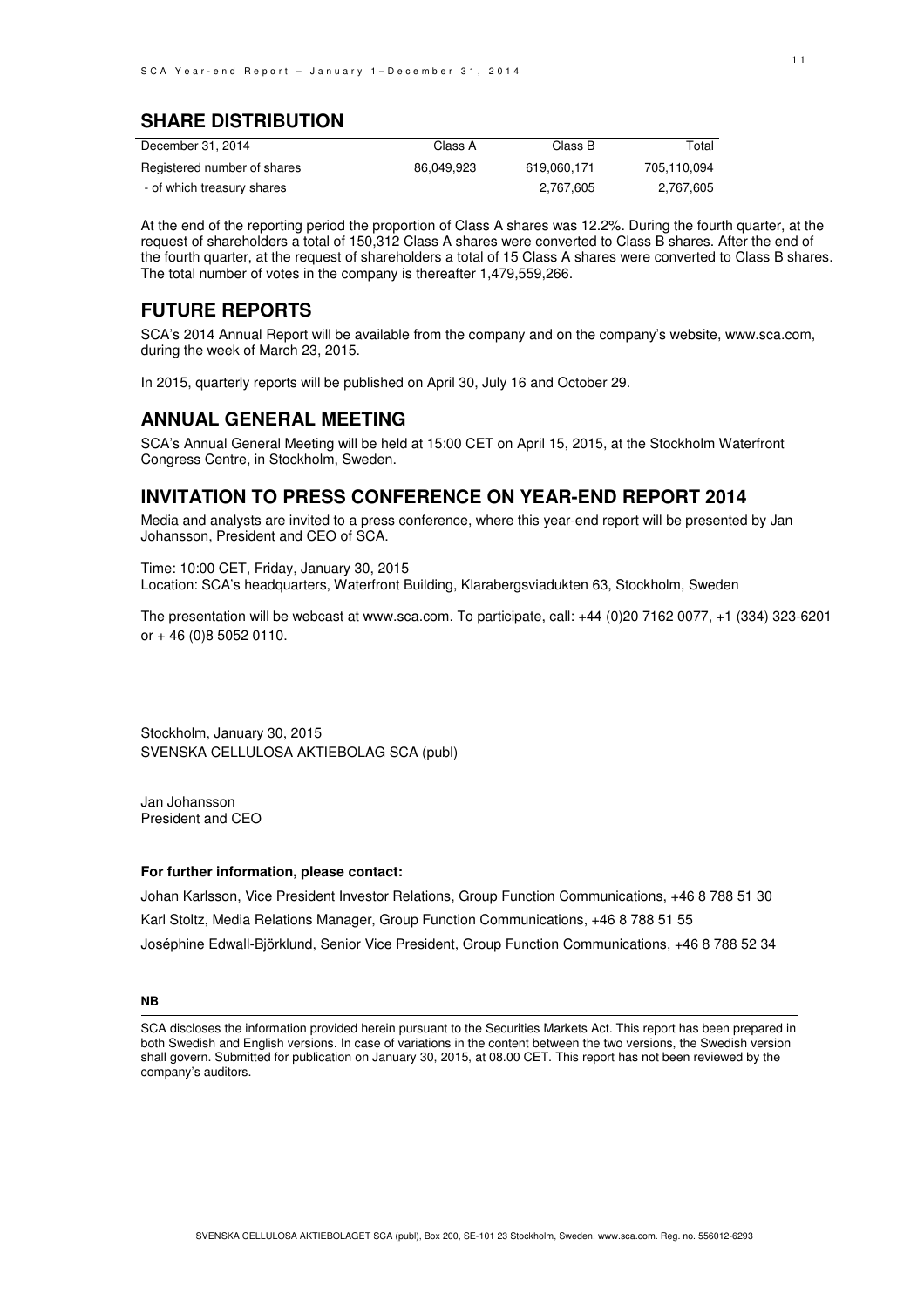### **OPERATING CASH FLOW ANALYSIS**

| <b>SEKm</b>                                                   | 1412      | 1312      |
|---------------------------------------------------------------|-----------|-----------|
| Operating cash surplus                                        | 16,250    | 14,004    |
| Change in working capital                                     | $-446$    | $-328$    |
| Current capital expenditures, net                             | $-3,737$  | $-3,489$  |
| Restructuring costs, etc.                                     | $-883$    | -1,294    |
| Operating cash flow                                           | 11,184    | 8,893     |
|                                                               |           |           |
| Financial items                                               | $-961$    | $-1,061$  |
| Income taxes paid                                             | $-2,101$  | $-1,741$  |
| Other                                                         | 27        | 161       |
| Cash flow from current operations                             | 8,149     | 6,252     |
|                                                               |           |           |
| Acquisitions                                                  | $-508$    | $-5,488$  |
| Strategic capital expenditures, fixed assets                  | $-1,816$  | $-1,906$  |
| <b>Divestments</b>                                            | 206       | 1,716     |
| Cash flow before dividend                                     | 6,031     | 574       |
| Dividend                                                      | $-3,564$  | $-3,303$  |
| Net cash flow                                                 | 2,467     | $-2,729$  |
|                                                               |           |           |
| Net debt at the start of the period                           | $-33,919$ | $-33,063$ |
| Net cash flow                                                 | 2,467     | $-2,729$  |
| Remeasurement to equity                                       | $-2,785$  | 2,176     |
| Currency effects                                              | $-1,710$  | $-117$    |
| Effect of reclassification of operating liability to net debt | 0         | $-186$    |
| Net debt at the end of the period                             | $-35,947$ | $-33,919$ |
|                                                               |           |           |
|                                                               |           |           |
| Debt/equity ratio                                             | 0.49      | 0.50      |
| Debt payment capacity, %                                      | 39        | 38        |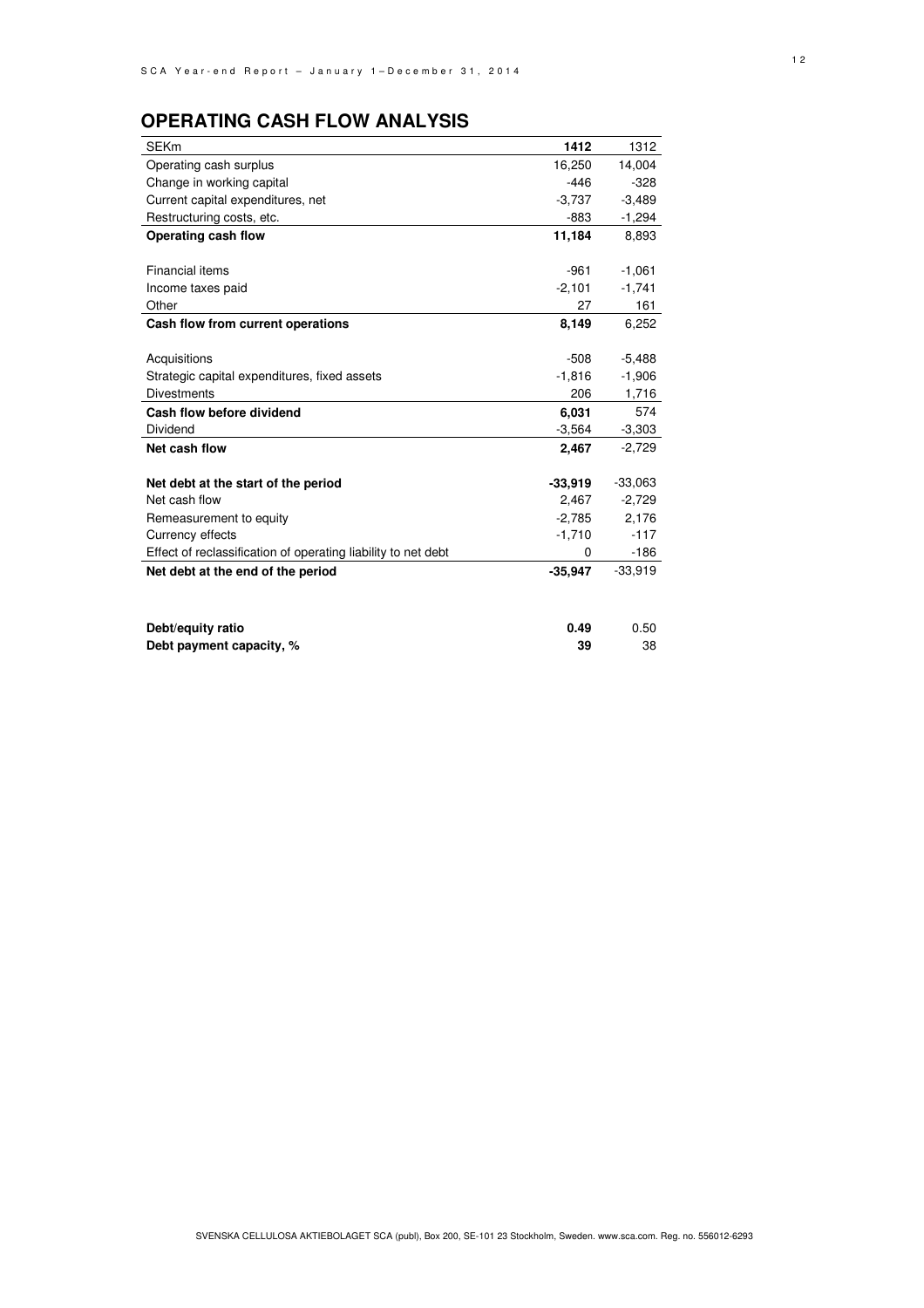### **CASH FLOW STATEMENT**

| SEKm                                                        | 1412     | 1312     |
|-------------------------------------------------------------|----------|----------|
|                                                             |          |          |
| <b>Operating activities</b>                                 |          |          |
| Profit before tax                                           | 9,488    | 8,081    |
| Adjustment for non-cash items <sup>1</sup>                  | 4,944    | 3,742    |
|                                                             | 14,432   | 11,823   |
| Paid tax                                                    | $-2,101$ | $-1,741$ |
| Cash flow from operating activities                         |          |          |
| before changes in working capital                           | 12,331   | 10,082   |
| Cash flow from changes in working capital                   |          |          |
| Change in inventories                                       | -370     | 77       |
| Change in operating receivables                             | $-162$   | 115      |
| Change in operating liabilities                             | 86       | -520     |
| Cash flow from operating activities                         | 11,885   | 9,754    |
|                                                             |          |          |
| <b>Investing activities</b>                                 |          |          |
| Acquisition of operations                                   | $-508$   | $-1,998$ |
| Sold operations                                             | 206      | 1,371    |
| Acquisition tangible and intangible assets                  | $-5,733$ | $-5,653$ |
| Sale of tangible assets                                     | 179      | 258      |
| Payment of loans to external parties                        | -186     | 0        |
| Repayment of loans from external parties                    | 0        | 282      |
| Cash flow from investing activities                         | $-6,042$ | $-5,740$ |
|                                                             |          |          |
| <b>Financing activities</b>                                 |          |          |
| Acquisition of non-controlling interests                    | -173     | $-1,028$ |
| Borrowings                                                  | 0        | 2,011    |
| Amortization of debt                                        | $-2,334$ | 0        |
| Dividends paid                                              | $-3,564$ | $-3,303$ |
| Cash flow from financing activities                         | $-6,071$ | $-2,320$ |
|                                                             |          |          |
| Cash flow for the period                                    | $-228$   | 1,694    |
| Cash and cash equivalents at the beginning of the year      | 3,785    | 2,118    |
| Exchange rate differences in cash and cash equivalents      | 258      | -27      |
| Cash and cash equivalents at the end of the period          | 3,815    | 3,785    |
| Cash flow from operating activities per share, SEK          | 16.86    | 13.83    |
|                                                             |          |          |
| Reconciliation with operating cash flow analysis            |          |          |
|                                                             |          |          |
| Cash flow for the period                                    | -228     | 1,694    |
| <b>Deducted items:</b>                                      |          |          |
| Payment of loans to external parties                        | 186      | 0        |
| Repayment of loans from external parties                    | 0        | $-282$   |
| Borrowings                                                  | 0        | -2,011   |
| Amortization of debt                                        | 2,334    | 0        |
| <b>Added items:</b>                                         |          |          |
| Net debt in acquired and divested operations                | 174      | $-2,117$ |
| Accrued interest                                            | 1        | -13      |
| Net cash flow according to operating cash flow analysis     | 2,467    | $-2,729$ |
| <sup>1</sup> Depreciation and impairment, fixed assets      | 5,608    | 5,216    |
| Fair-value measurement/net growth of forest assets          | -615     | -574     |
| Gains sale/swap of assets                                   | -350     | -586     |
| Unpaid related to efficiency programs                       | 234      | 661      |
| Profit or Loss from disposals                               | 395      | 157      |
| Payments related to efficiency programs, already recognized | -396     | -509     |
| Revaluation of previously owned share                       | -36      | -564     |
| Other                                                       | 104      | -59      |
| Total                                                       | 4,944    | 3,742    |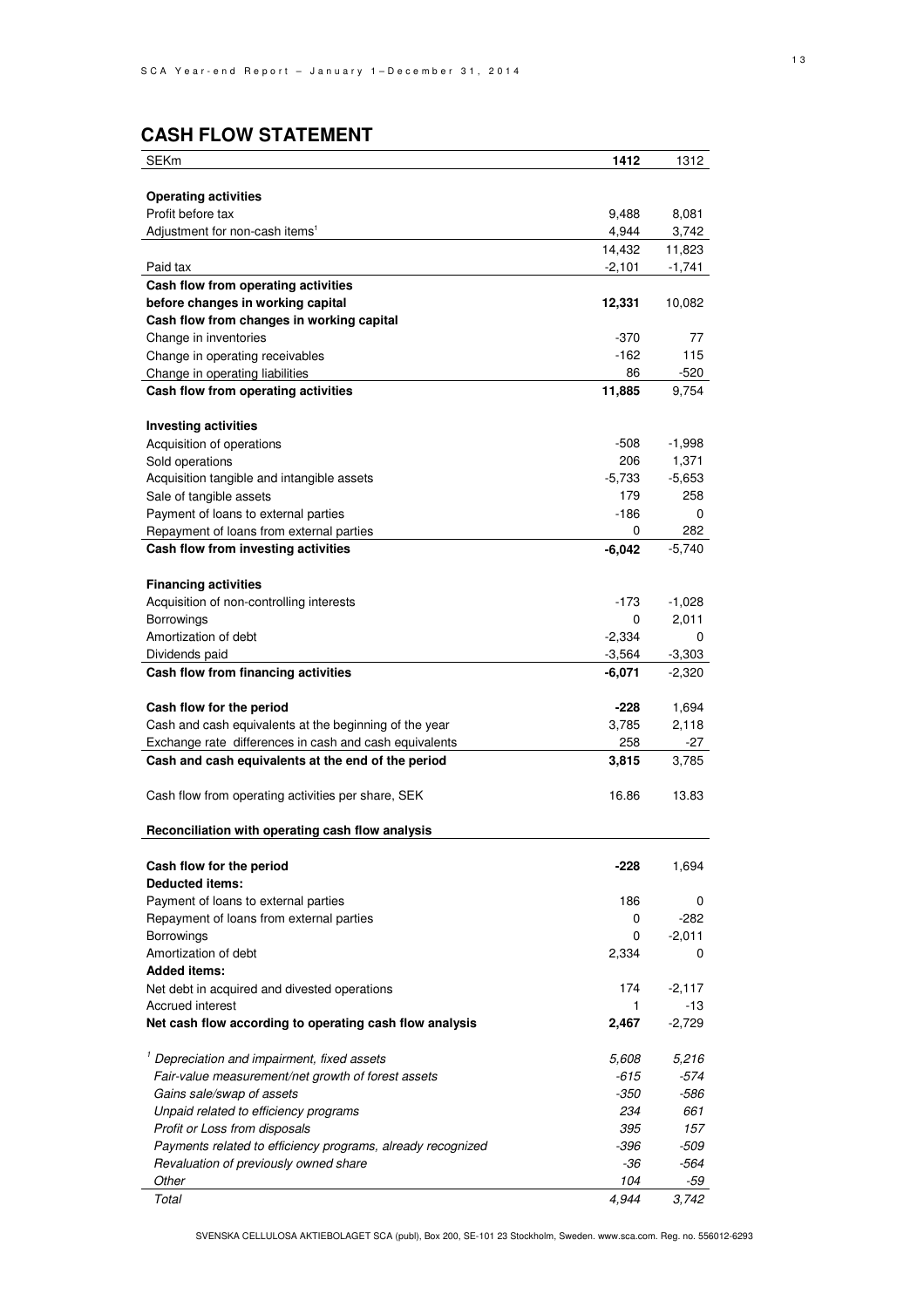### **STATEMENT OF PROFIT OR LOSS**

| <b>SEKm</b>                                                     | 2014:4    | 2013:4    | 2014:3    | 1412      | 1312      |
|-----------------------------------------------------------------|-----------|-----------|-----------|-----------|-----------|
| <b>Net sales</b>                                                | 27,397    | 23,420    | 26,594    | 104,054   | 92,873    |
| Cost of goods sold <sup>1</sup>                                 | $-20,307$ | $-17,512$ | $-19,877$ | $-77,520$ | $-69,585$ |
| <b>Gross profit</b>                                             | 7,090     | 5,908     | 6,717     | 26,534    | 23,288    |
| Sales, general and administration <sup>1</sup>                  | $-3,920$  | $-2,831$  | $-3,721$  | $-14,798$ | $-13,122$ |
| Items affecting comparability <sup>2</sup>                      | $-887$    | $-215$    | $-108$    | $-1,400$  | $-1,239$  |
| Share of profits of associates                                  | 80        | 86        | 39        | 113       | 215       |
| <b>Operating profit</b>                                         | 2,363     | 2,948     | 2,927     | 10,449    | 9,142     |
| <b>Financial items</b>                                          | $-209$    | $-272$    | $-269$    | $-961$    | $-1,061$  |
| Profit before tax                                               | 2,154     | 2,676     | 2,658     | 9,488     | 8,081     |
| Tax                                                             | $-550$    | -763      | $-635$    | $-2,420$  | $-2,220$  |
| Net profit for the period                                       | 1,604     | 1,913     | 2,023     | 7,068     | 5,861     |
| Earnings attributable to:                                       |           |           |           |           |           |
| Owners of the parent                                            | 1,440     | 1,836     | 1,883     | 6,599     | 5,547     |
| Non-controlling interests                                       | 164       | 77        | 140       | 469       | 314       |
|                                                                 |           |           |           |           |           |
| Earnings per share, SEK - owners of the parent total operations |           |           |           |           |           |
| - before dilution effects                                       | 2.05      | 2.61      | 2.68      | 9.40      | 7.90      |
| - after dilution effects                                        | 2.05      | 2.61      | 2.68      | 9.40      | 7.90      |
| Calculation of earnings per share                               | 2014:4    | 2013:4    | 2014:3    | 1412      | 1312      |
| Earnings attributable to owners of the parent                   | 1,440     | 1,836     | 1,883     | 6,599     | 5,547     |
|                                                                 |           |           |           |           |           |
| Average no. of shares before dilution, millions                 | 702.3     | 702.3     | 702.3     | 702.3     | 702.3     |
| Average no. of shares after dilution, millions                  | 702.3     | 702.3     | 702.3     | 702.3     | 702.3     |
| <sup>1</sup> Of which, depreciation                             | $-1,457$  | $-1,277$  | $-1,392$  | -5,478    | $-5,005$  |
| <sup>2</sup> Distribution of items affecting comparability      |           |           |           |           |           |
| Distribution of restructuring costs, etc. per function          |           |           |           |           |           |
| Cost of goods sold                                              | $-220$    | -75       | $-38$     | -436      | $-288$    |
| Sales, general and administration                               | $-215$    | -82       | $-36$     | $-469$    | $-740$    |
| Impairment, etc.                                                | $-452$    | $-58$     | $-34$     | $-495$    | -211      |
| Total items affecting comparability                             | $-887$    | $-215$    | $-108$    | $-1,400$  | $-1,239$  |
| <b>Gross margin</b>                                             | 25.9      | 25.2      | 25.3      | 25.5      | 25.1      |
| Operating margin                                                | 8.6       | 12.6      | 11.0      | 10.0      | 9.8       |
| Financial net margin                                            | $-0.8$    | $-1.2$    | $-1.0$    | $-0.9$    | $-1.1$    |
| <b>Profit margin</b>                                            | 7.8       | 11.4      | 10.0      | 9.1       | 8.7       |
| Tax                                                             | $-2.0$    | $-3.3$    | $-2.4$    | $-2.3$    | $-2.4$    |
| Net margin                                                      | 5.8       | 8.1       | 7.6       | 6.8       | 6.3       |
|                                                                 |           |           |           |           |           |
| Excluding items affecting comparability:                        | 2014:4    | 2013:4    | 2014:3    | 1412      | 1312      |
| Gross margin                                                    | 25.9      | 25.2      | 25.3      | 25.5      | 25.1      |
| Operating margin                                                | 11.9      | 13.5      | 11.4      | 11.4      | 11.2      |
| Financial net margin                                            | $-0.8$    | $-1.2$    | $-1.0$    | $-0.9$    | $-1.1$    |
| <b>Profit margin</b>                                            | 11.1      | 12.3      | 10.4      | 10.5      | 10.1      |
| Tax                                                             | $-2.4$    | $-4.0$    | $-2.5$    | $-2.5$    | $-2.8$    |
| Net margin                                                      | 8.7       | 8.3       | 7.9       | 8.0       | 7.3       |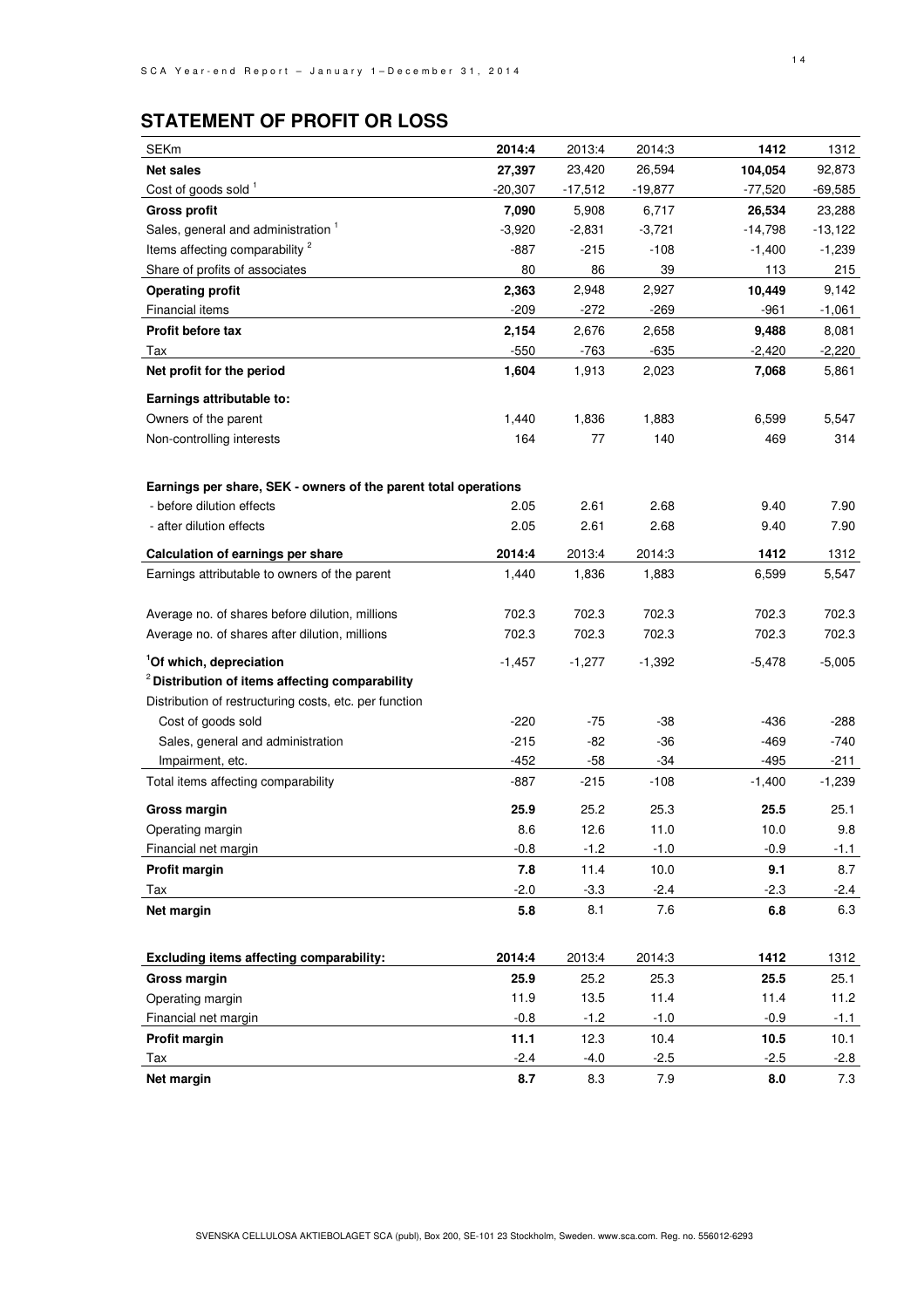### **STATEMENT OF PROFIT OR LOSS AND OTHER COMPREHENSIVE INCOME**

| <b>SEKm</b>                                                       | 2014:4 | 2013:4 | 2014:3   | 1412     | 1312    |
|-------------------------------------------------------------------|--------|--------|----------|----------|---------|
| Profit for the period                                             | 1,604  | 1,913  | 2,023    | 7,068    | 5,861   |
| Other comprehensive income for the period:                        |        |        |          |          |         |
| Items never reclassified subsequently to profit or loss           |        |        |          |          |         |
| Actuarial gains/losses on defined benefit pension plans           | $-207$ | 719    | $-1,419$ | $-2,925$ | 1,927   |
| Income tax relating to components of other comprehensive income   | 8      | $-179$ | 335      | 660      | -488    |
|                                                                   | $-199$ | 540    | $-1,084$ | $-2,265$ | 1,439   |
| Items that may be reclassified subsequently to profit or loss     |        |        |          |          |         |
| Available-for-sale financial assets                               | 123    | 75     | $-102$   | 140      | 249     |
| Cash flow hedges                                                  | $-169$ | $-57$  | 169      | -81      | -48     |
| Exchange differences on translating foreign operations            | 1,840  | 1,341  | 1,556    | 5,169    | 656     |
| Gains/losses from hedges of net investments in foreign operations | $-608$ | $-440$ | $-532$   | $-1,497$ | -423    |
| Income tax relating to components of other comprehensive income   | 183    | 123    | 75       | 359      | $-131*$ |
|                                                                   | 1,369  | 1,042  | 1,166    | 4,090    | 303     |
| Other comprehensive income for the period, net of tax             | 1,170  | 1,582  | 82       | 1,825    | 1,742   |
| Total comprehensive income for the period                         | 2,774  | 3,495  | 2,105    | 8,893    | 7,603   |
| Total comprehensive income attributable to:                       |        |        |          |          |         |
| Owners of the parent                                              | 2,625  | 3,373  | 1,680    | 7,852    | 7,396   |
| Non-controlling interests                                         | 149    | 122    | 425      | 1,041    | 207     |
| *) Whereof a correction of previous year                          |        |        |          |          | $-249$  |

### **CONSOLIDATED STATEMENT OF CHANGES IN EQUITY**

| <b>SEKm</b>                                                    | 1412     | 1312     |
|----------------------------------------------------------------|----------|----------|
| Attributable to owners of the parent                           |          |          |
| Opening balance, January 1                                     | 63,271   | 59,706   |
| Total comprehensive income for the period                      | 7,852    | 7,396    |
| Dividend                                                       | $-3,336$ | $-3,161$ |
| Issue costs associated companies                               | $-49$    | 0        |
| Acquisition of non-controlling interests                       | $-112$   | $-666$   |
| Revaluation effect on acquisition of non-controlling interests | -4       | -4       |
| <b>Closing balance</b>                                         | 67,622   | 63,271   |
| Non-controlling interests                                      |          |          |
| Opening balance, January 1                                     | 4,540    | 1,993    |
| Total comprehensive income for the period                      | 1,041    | 207      |
| Dividend                                                       | $-228$   | $-142$   |
| Acquisition of non-controlling interests                       | $-61$    | 2,482    |
| Effect of confirmation of acquisition balance                  | $-42$    | $\Omega$ |
| <b>Closing balance</b>                                         | 5,250    | 4,540    |
| Total equity, closing balance                                  | 72,872   | 67,811   |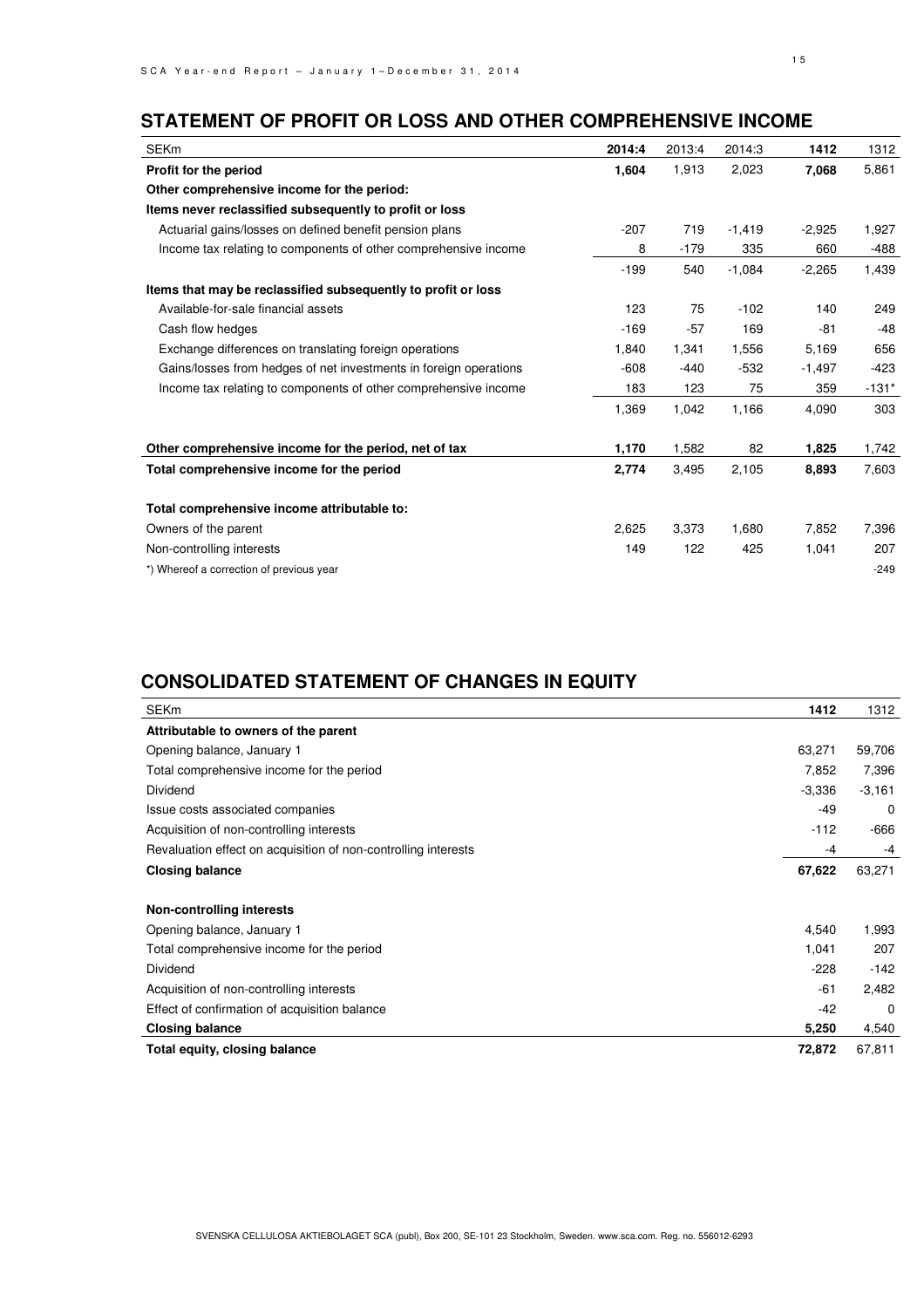### **CONSOLIDATED BALANCE SHEET**

| <b>SEKm</b>                                                                                | <b>Note</b> | December 31, 2014 | December 31, 2013 |
|--------------------------------------------------------------------------------------------|-------------|-------------------|-------------------|
|                                                                                            |             |                   |                   |
| <b>Assets</b>                                                                              |             |                   |                   |
| Goodwill                                                                                   |             | 15,717            | 13,785            |
| Other intangible assets                                                                    |             | 7,963             | 8,136             |
| Tangible assets                                                                            |             | 86,030            | 81,544            |
| Shares and participations                                                                  |             | 1,141             | 1,072             |
| Non-current financial assets                                                               | 4           | 3,140             | 3,190             |
| Other non-current receivables                                                              | 4           | 1,494             | 1,819             |
| <b>Total non-current assets</b>                                                            |             | 115,485           | 109,546           |
| Operating receivables and inventories                                                      | 4           | 34,124            | 31,077            |
| <b>Current financial assets</b>                                                            | 4           | 1,252             | 536               |
| Non-current assets held for sale                                                           |             | 60                | 32                |
| Cash and cash equivalents                                                                  |             | 3,815             | 3,785             |
| <b>Total current assets</b>                                                                |             | 39,251            | 35,430            |
| <b>Total assets</b>                                                                        |             | 154,736           | 144,976           |
| <b>Equity</b>                                                                              |             |                   |                   |
| Equity, owners of the parent                                                               |             | 67,622            | 63,271            |
| Non-controlling interests                                                                  |             | 5,250             | 4,540             |
| <b>Total equity</b>                                                                        |             | 72,872            | 67,811            |
|                                                                                            |             |                   |                   |
| Liabilities                                                                                |             |                   |                   |
| Provisions for pensions                                                                    |             | 5,100             | 2,548             |
| Other provisions                                                                           |             | 10,195            | 10,531            |
| Non-current financial liabilities                                                          | 4           | 24,246            | 28,703            |
| Other non-current liabilities                                                              | 4           | 806               | 593               |
| <b>Total non-current liabilities</b>                                                       |             | 40,347            | 42,375            |
| Current financial liabilities                                                              |             |                   | 10,009            |
| Other current liabilities                                                                  | 4<br>4      | 14,640            |                   |
| <b>Total current liabilities</b>                                                           |             | 26,877            | 24,781            |
| <b>Total liabilities</b>                                                                   |             | 41,517<br>81,864  | 34,790<br>77,165  |
| <b>Total equity and liabilities</b>                                                        |             | 154,736           | 144,976           |
|                                                                                            |             |                   |                   |
| <sup>1</sup> Committed credit lines amount to SEK 19 395m of which unutilized SEK 19 395m. |             |                   |                   |
| Debt/equity ratio                                                                          |             | 0.49              | 0.50              |
| Visible equity/assets ratio                                                                |             | 44%               | 44%               |
| Return on capital employed                                                                 |             | 10%               | 10%               |
| Return on equity                                                                           |             | 10%               | 9%                |
| Excluding items affecting comparability:                                                   |             |                   |                   |
| Return on capital employed                                                                 |             | 11%               | 11%               |
| Return on equity                                                                           |             | 12%               | 11%               |
|                                                                                            |             |                   |                   |
| Equity per share, SEK<br>Capital employed                                                  |             | 103               | 96                |
|                                                                                            |             | 108,819           | 101,730           |
| - of which working capital                                                                 |             | 8,350             | 7,740             |
| Provisions for restructuring costs are included in the balance sheet as follows:           |             |                   |                   |
| - Other provisions*                                                                        |             | 600               | 416               |
| - Operating liabilities                                                                    |             | 623               | 786               |
| *) of which, provision for tax risks                                                       |             | 489               | 292               |
| Net debt                                                                                   |             | 35,947            | 33,919            |
| <b>Total Equity</b>                                                                        |             | 72,872            | 67,811            |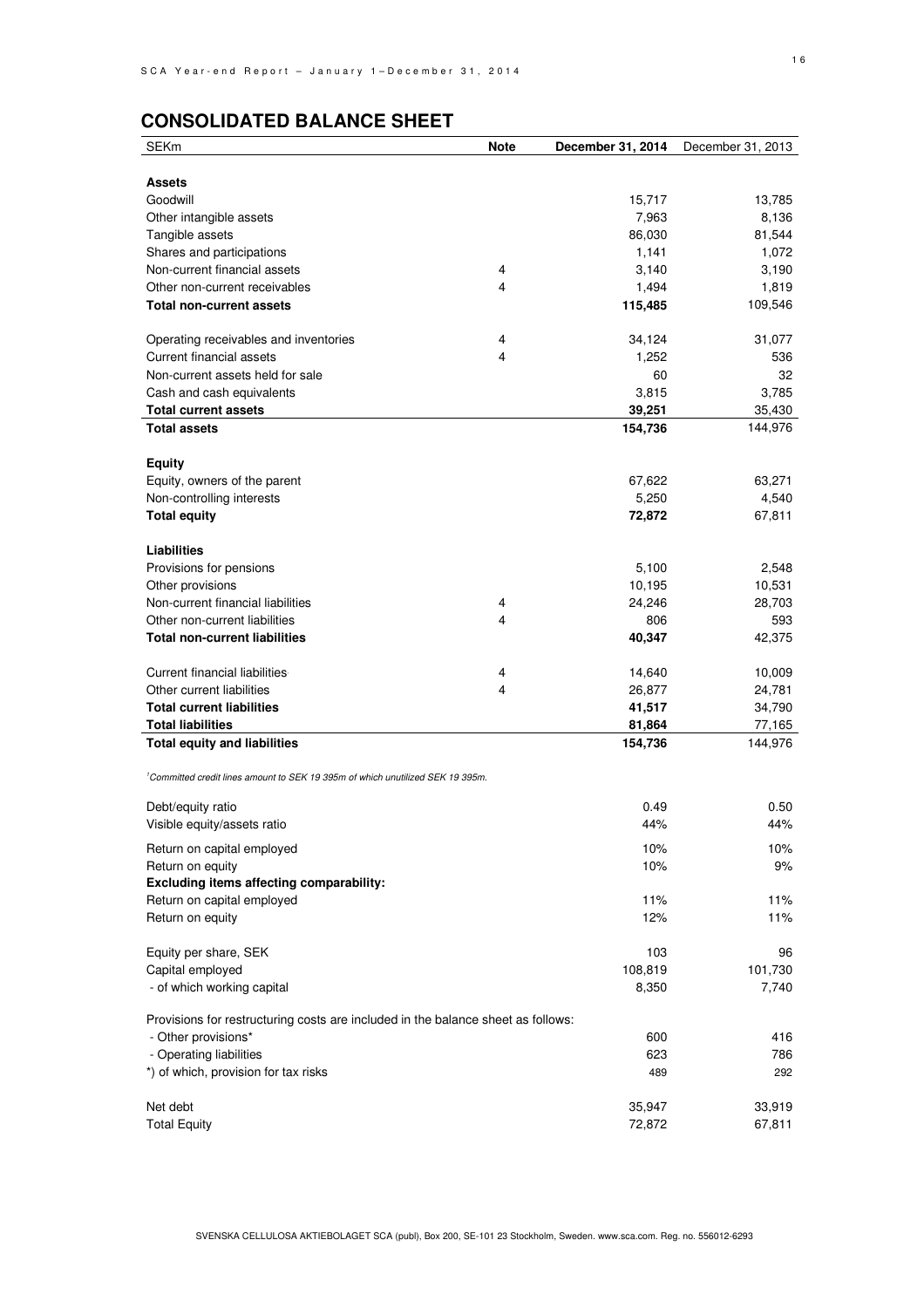### **NET SALES (business area reporting)**

| 1412    | 1312   | 2014:4 | 2014:3 |        | 2014:1 | 2013:4 | 2013:3 |
|---------|--------|--------|--------|--------|--------|--------|--------|
| 31.066  | 29.736 | 8.106  | 7.968  | 7.750  | 7.242  | 578.'  | 7.382  |
| 56.994  | 48.096 | 15.366 | 14.473 | 14.039 | 13,116 | 12.357 | 11.910 |
| 16.490  | 15.525 | 4.037  | 4.237  | 4.217  | 3.999  | 3.646  | 3.843  |
| $-45$   | 95     | -14    | -7     | -45    | 21     | -4     | -2     |
| -451    | $-579$ | -98    | -77    | $-132$ | -144   | $-157$ | -131   |
| 104.054 | 92.873 | 27.397 | 26.594 | 25,829 | 24.234 | 23.420 | 23.002 |
|         |        |        |        |        |        | 2014:2 |        |

### **OPERATING PROFIT (business area reporting)**

| <b>SEKm</b>                                                                      | 1412     | 1312     | 2014:4 | 2014:3 | 2014:2 | 2014:1 | 2013:4 | 2013:3         |
|----------------------------------------------------------------------------------|----------|----------|--------|--------|--------|--------|--------|----------------|
| Personal Care                                                                    | 3,526    | 3,519    | 930    | 897    | 877    | 822    | 859    | 880            |
| Tissue                                                                           | 6,652    | 5,724    | 1,867  | 1,740  | 1,652  | 1,393  | 1,601  | 1,524          |
| Forest Products <sup>3</sup>                                                     | 2,505    | 1,843    | 683    | 613    | 623    | 586    | 916    | 420            |
| Other                                                                            | $-834$   | $-705$   | $-230$ | $-215$ | $-218$ | $-171$ | $-213$ | $-199$         |
| Total operating profit                                                           | 11,849   | 10,381   | 3,250  | 3,035  | 2,934  | 2,630  | 3,163  | 2,625          |
| Financial items                                                                  | $-961$   | $-1.061$ | $-209$ | $-269$ | $-195$ | $-288$ | $-272$ | $-283$         |
| Profit before tax 1                                                              | 10,888   | 9,320    | 3,041  | 2,766  | 2,739  | 2,342  | 2,891  | 2,342          |
| Tax                                                                              | $-2.644$ | $-2,639$ | $-648$ | $-660$ | $-722$ | $-614$ | $-933$ | $-656$         |
| Net profit for the period $2$                                                    | 8,244    | 6,681    | 2,393  | 2,106  | 2,017  | 1,728  | 1,958  | 1,686          |
| <sup>1</sup> Excluding items affecting comparability before tax amounting<br>to: | $-1,400$ | $-1,239$ | $-887$ | $-108$ | $-158$ | $-247$ | $-215$ | $-233$         |
| <sup>2</sup> Excluding items affecting comparability after tax amounting to:     | $-1,176$ | $-820$   | $-789$ | $-83$  | $-118$ | $-186$ | $-45$  | $-172$         |
| <sup>3</sup> Including gains on forest swaps, before tax                         | 336      | 583      | 3      | 6      | 175    | 152    | 455    | $\overline{7}$ |

### **OPERATING MARGIN (business area reporting)**

| %                      | 1412 | 1312 | 2014:4 |      |      |      | 2014:3 2014:2 2014:1 2013:4 2013:3 |      |
|------------------------|------|------|--------|------|------|------|------------------------------------|------|
| Personal Care          | 11.4 | 11.8 | 11.5   | 11.3 | 11.3 | 11.4 | 11.3                               | 11.9 |
| Tissue                 | 11.7 | 11.9 | 12.2   | 12.0 | 11.8 | 10.6 | 13.0                               | 12.8 |
| <b>Forest Products</b> | 15.2 | 11.9 | 16.9   | 14.5 | 14.8 | 14.7 | 25.1                               | 10.9 |

### **STATEMENT OF PROFIT OR LOSS**

| <b>SEKm</b>                       | 2014:4    | 2014:3    | 2014:2    | 2014:1    | 2013:4    |
|-----------------------------------|-----------|-----------|-----------|-----------|-----------|
| <b>Net sales</b>                  | 27,397    | 26.594    | 25.829    | 24.234    | 23.420    |
| Cost of goods sold                | $-20.307$ | $-19.877$ | $-19.228$ | $-18,108$ | $-17,512$ |
| Gross profit                      | 7.090     | 6,717     | 6,601     | 6,126     | 5,908     |
| Sales, general and administration | $-3,920$  | $-3,721$  | $-3,670$  | $-3.487$  | $-2,831$  |
| Items affecting comparability     | $-887$    | $-108$    | $-158$    | $-247$    | $-215$    |
| Share of profits of associates    | 80        | 39        | 3         | -9        | 86        |
| <b>Operating profit</b>           | 2,363     | 2,927     | 2,776     | 2,383     | 2,948     |
| Financial items                   | $-209$    | $-269$    | $-195$    | $-288$    | $-272$    |
| <b>Profit before tax</b>          | 2,154     | 2,658     | 2,581     | 2,095     | 2,676     |
| Taxes                             | $-550$    | $-635$    | $-682$    | $-553$    | -763      |
| Net profit for the period         | 1,604     | 2,023     | 1,899     | 1,542     | 1,913     |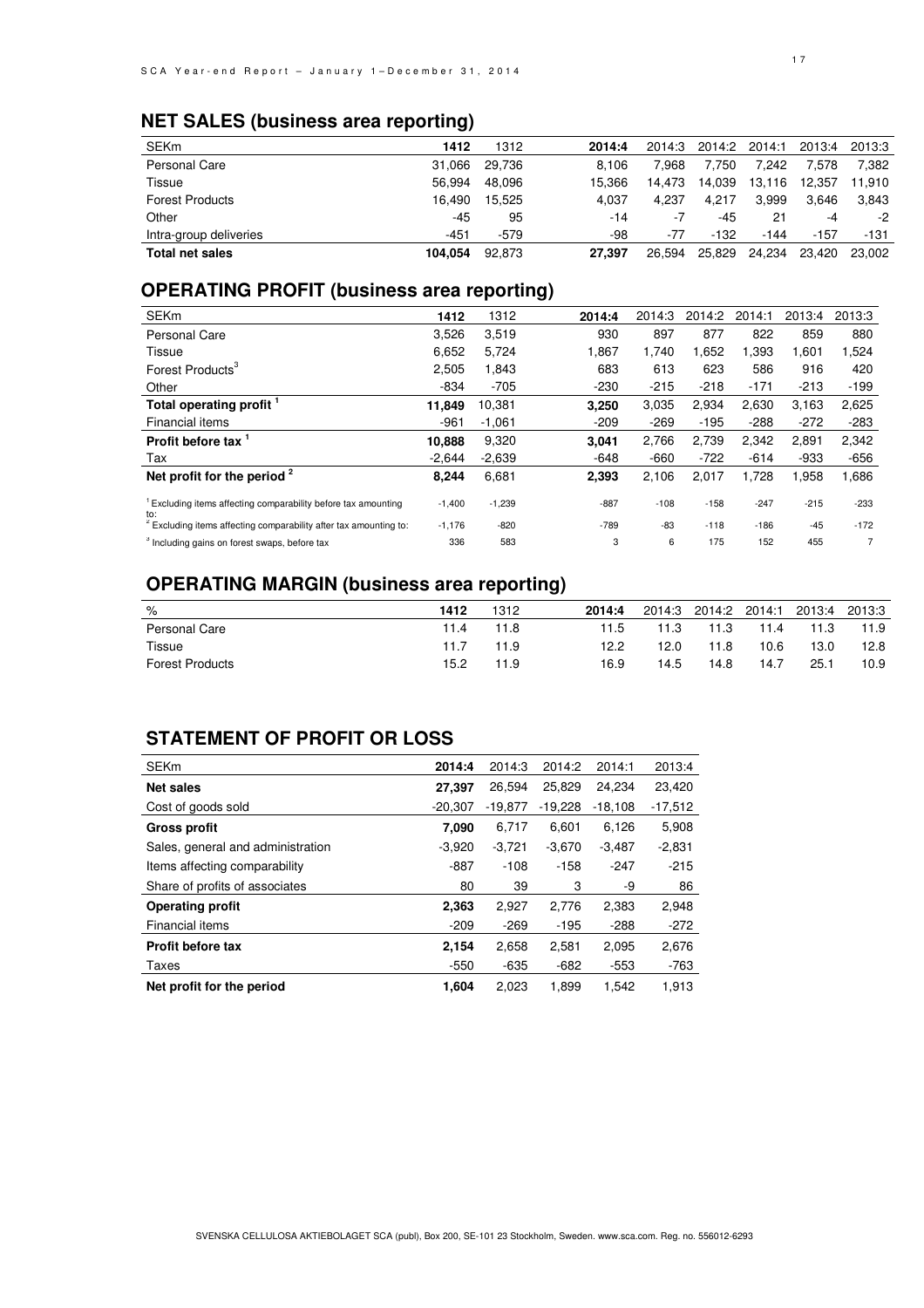### **INCOME STATEMENT PARENT COMPANY**

| <b>SEKm</b>               | 1412   | 1312   |
|---------------------------|--------|--------|
| Administrative expenses   | $-738$ | -838   |
| Other operating income    | 414    | 457    |
| Other operating expenses  | $-204$ | $-212$ |
| <b>Operating profit</b>   | $-528$ | $-593$ |
| Financial items           | 4,644  | 6,463  |
| Profit before tax         | 4,116  | 5,870  |
| Tax                       | 52     | $-45$  |
| Net profit for the period | 4,168  | 5,825  |

## **BALANCE SHEET PARENT COMPANY**

| <b>SEKm</b>                              | December 31, 2014 | December 31, 2013 |
|------------------------------------------|-------------------|-------------------|
| Intangible fixed assets                  | 0                 |                   |
| Tangible fixed assets                    | 8,108             | 7,644             |
| Financial fixed assets                   | 134,120           | 129,651           |
| Total fixed assets                       | 142,228           | 137,296           |
| Total current assets                     | 3,759             | 1,895             |
| <b>Total assets</b>                      | 145,987           | 139,191           |
|                                          |                   |                   |
| Restricted equity                        | 10,996            | 10,996            |
| Unrestricted equity                      | 42,838            | 42,006            |
| Total equity                             | 53,834            | 53,002            |
| Untaxed reserves                         | 213               | 197               |
| Provisions                               | 1,231             | 1,280             |
| Non-current liabilities                  | 21,216            | 21,367            |
| <b>Current liabilities</b>               | 69,493            | 63,345            |
| Total equity, provisions and liabilities | 145,987           | 139,191           |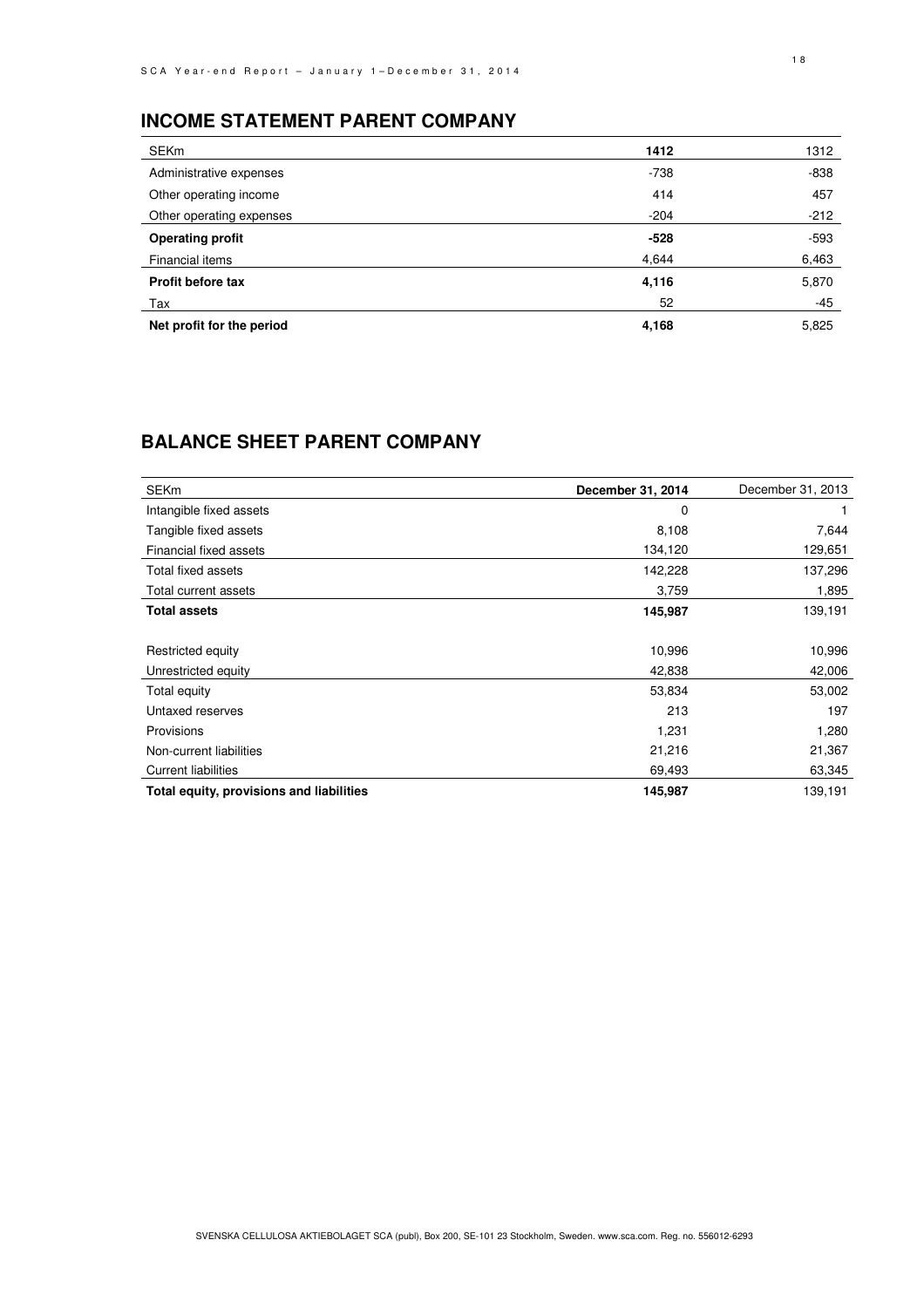### **NOTES**

### **1 ACCOUNTING PRINCIPLES**

This year-end report has been prepared in accordance with IAS 34 and recommendation RFR 1 of the Swedish Financial Reporting Board (RFR), and with regard to the Parent Company, RFR 2.

Effective January 1, 2014, SCA applies the following new or amended IFRSs:

- IFRS 10 Consolidated Accounting
- **IFRS 11 Joint Arrangements**
- IFRS 12 Disclosures of Interests in Other Entities
- IAS 27 Separate Financial Statements
- IAS 28 Investments in Associates and Joint Ventures
- Amendments to IAS 36: Recoverable Amount Disclosure for Non-Financial Assets
- Amendments to IAS 39: Novation of Derivatives and Continuation of Hedge Accounting

These standards are applied retrospectively, entailing that the income statements and balance sheets for 2013 and 2012 have been recalculated to reflect the changes in the new and amended reporting standards. The effects of these recalculations are outlined in note 6. It is mainly IFRS 10 Consolidated Accounting and IFRS 11 Joint Arrangements that have affected the recalculations. Other standards are not judged to have any material impact on the Group's or Parent Company's result of operations or financial position.

In other respects, the accounting principles applied correspond to those described in the 2013 Annual Report.

#### **Recalculation of joint ventures to subsidiaries**

IFRS 10 is based on already existing principles defining control as the decisive factor in determining whether a company is to be included in the consolidated accounts. The definition of control is based on the premise that the owner has the ability to control the company, is entitled to a return and has the power to influence the activities that impact the return. The standard provides further guidance in cases where it is not entirely clear whether control exists or not. In light of the new standard, an analysis of shareholder agreements has been carried out. For some joint ventures, the assessment is that SCA has control according to IFRS 10.

#### **Recalculation of joint ventures**

IFRS 11 Joint Arrangements is a new standard for classification of joint arrangements as joint ventures or joint operations. Decisive for the classification is how the rights and obligations are shared by the parties in a joint arrangement. In a joint operation, parties to the agreement have rights to the assets and obligations for the liabilities associated with the investment, meaning that the operator must account for its share of the assets, liabilities, revenues and costs according to the proportional method. In a joint venture, the parties that have joint control have rights to the net assets of the arrangement. Joint ventures will be accounted for using the equity method.

SCA previously applied the proportional method for most of its joint ventures. For companies that will continue to be classified as joint ventures, the proportional method will be replaced by the equity method, which entails that assets and liabilities will no longer be recognized on the balance sheet, but rather will be replaced by a net item including the goodwill for each joint venture. The same applies for the income statement, where income and expenses will be replaced by the recognition of the share in profits in the income statement as "Profits from joint ventures and associates." However, joint arrangements classified as joint operations will still be recognized in accordance with the proportional method.

For SCA, an analysis of the new standard has shown that most of the joint arrangements not reclassified as subsidiaries (refer to IFRS 10) will be classified as joint ventures and will be restated in accordance with the equity method. A small number of individual arrangements will be classified as joint operations and will continue to be recognized in accordance with the proportional method.

### **2 RISKS AND UNCERTAINTIES**

SCA's risk exposure and risk management are described on pages 60–65 of the 2013 Annual Report. No significant changes have taken place that have affected the reported risks.

Risks in conjunction with company acquisitions are analyzed in the due diligence processes that SCA carries out prior to all acquisitions. In cases where acquisitions have been carried out that may affect the assessment of SCA's risk exposure, these are described under the heading "Other events" in interim reports.

#### **Risk management processes**

SCA's board decides on the Group's strategic direction, based on recommendations made by Group management. Responsibility for the long-term, overall management of strategic risks corresponds to the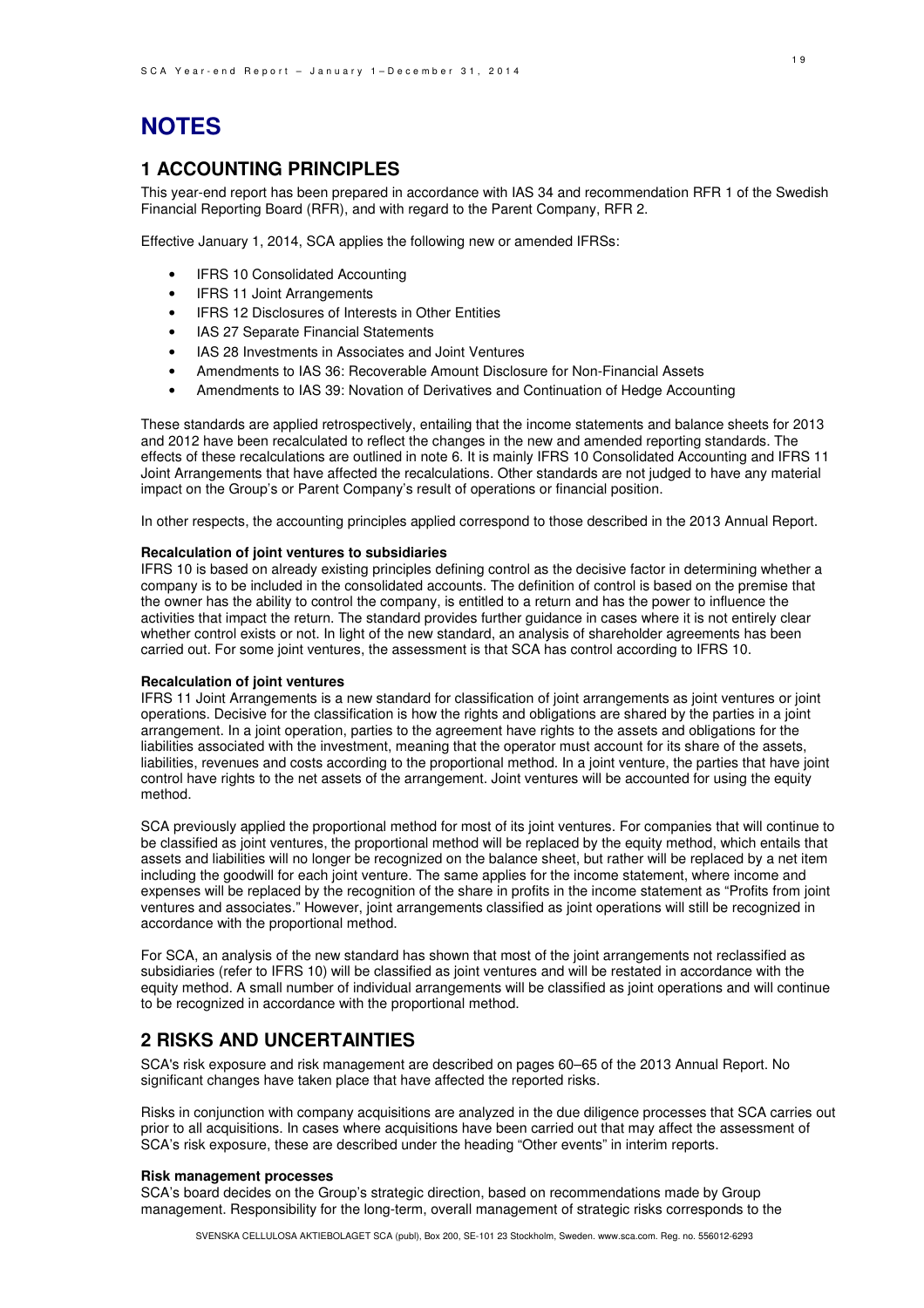company's delegation structure, from the Board to the CEO and from the CEO to the business unit presidents. This means that most operational risks are managed by SCA's business units at the local level, but that they are coordinated when considered necessary. The tools used in this coordination consist primarily of the business units' regular reporting and the annual strategy process, where risks and risk management are a part of the process.

SCA's financial risk management is centralized, as is the Group's internal bank for the Group companies' financial transactions and management of the Group's energy risks. Financial risks are managed in accordance with the Group's finance policy, which is adopted by SCA's board and which – together with SCA's energy risk policy – makes up a framework for risk management. Risks are aggregated and followed up on a regular basis to ensure compliance with these guidelines. SCA has also centralized other risk management.

SCA has a staff function for internal audit, which monitors compliance in the organization with the Group's policies.

### **3 RELATED PARTY TRANSACTIONS**

No transactions have been carried out between SCA and related parties that have had a material impact on the company's financial position and results of operations.

### **4 FINANCIAL INSTRUMENTS**

Distribution by level for measurement at fair value

|                                                               |           |                |                          |            | Financial   |                        |                |
|---------------------------------------------------------------|-----------|----------------|--------------------------|------------|-------------|------------------------|----------------|
|                                                               | Carrying  |                |                          |            | liabilities |                        |                |
|                                                               | amount in | Measured       | <b>Derivatives</b>       | Available- | measured    |                        |                |
|                                                               | the       | at fair value  | used for                 | for-sale   | at          |                        |                |
|                                                               | balance   | through        | hedge                    | financial  | amortized   | Of which fair value by |                |
| <b>SEKm</b>                                                   | sheet     | profit or loss | accounting               | assets     | cost        | level <sup>1</sup>     |                |
| December 31, 2014                                             |           |                |                          |            |             | 1                      | $\overline{2}$ |
|                                                               |           |                |                          |            |             |                        |                |
| Derivatives                                                   | 1,839     | 824            | 1,015                    |            |             |                        | 1,839          |
| Non-current financial                                         | 1,815     |                |                          | 1,815      |             | 1,807                  | 8              |
| assets                                                        |           |                |                          |            |             |                        |                |
| <b>Total assets</b>                                           | 3,654     | 824            | 1,015                    | 1,815      |             | 1,807                  | 1,847          |
| Derivatives                                                   | 1,082     | 500            | 582                      |            |             |                        | 1,082          |
|                                                               |           |                |                          |            |             |                        |                |
| <b>Financial liabilities</b>                                  |           |                |                          |            |             |                        |                |
| <b>Current financial liabilities</b><br>Non-current financial | 13,966    | 12,904         |                          |            | 1,062       |                        | 12,904         |
| liabilities                                                   | 24,214    | 4,126          |                          |            | 20,088      |                        | 4,126          |
| <b>Total liabilities</b>                                      | 39,262    | 17,530         | 582                      |            | 21,150      |                        | 18,112         |
|                                                               |           |                |                          |            |             |                        |                |
|                                                               |           |                |                          |            |             |                        |                |
| December 31, 2013                                             |           |                |                          |            |             |                        |                |
| <b>Derivatives</b>                                            | 1,082     | 273            | 809                      |            |             |                        | 1,082          |
| Non-current financial                                         |           |                |                          |            |             |                        |                |
| assets                                                        | 1,657     |                | $\overline{\phantom{a}}$ | 1,657      |             | 1,649                  | 8              |
| <b>Total assets</b>                                           | 2,739     | 273            | 809                      | 1,657      |             | 1,649                  | 1,090          |
|                                                               |           |                |                          |            |             |                        |                |
| Derivatives                                                   | 647       | 186            | 461                      |            |             |                        | 647            |
| <b>Financial liabilities</b>                                  |           |                |                          |            |             |                        |                |
| <b>Current financial liabilities</b><br>Non-current financial | 9,934     | 521            |                          |            | 9,413       |                        | 521            |
| liabilities                                                   | 28,406    | 15,796         |                          |            | 12,610      |                        | 15,796         |
| <b>Total liabilities</b>                                      | 38,987    | 16,503         | 461                      |            | 22,023      |                        | 16,964         |
|                                                               |           |                |                          |            |             |                        |                |

<sup>1</sup> No financial instruments have been classified to level 3

The fair value of trade receivables, other current and non-current receivables, cash and cash equivalents, trade payables and other current and non-current liabilities is estimated to be equal to their book value. The total fair value of financial liabilities amounts to SEK 39,243m (39,010).

No transfers between level 1 and 2 were made during the period.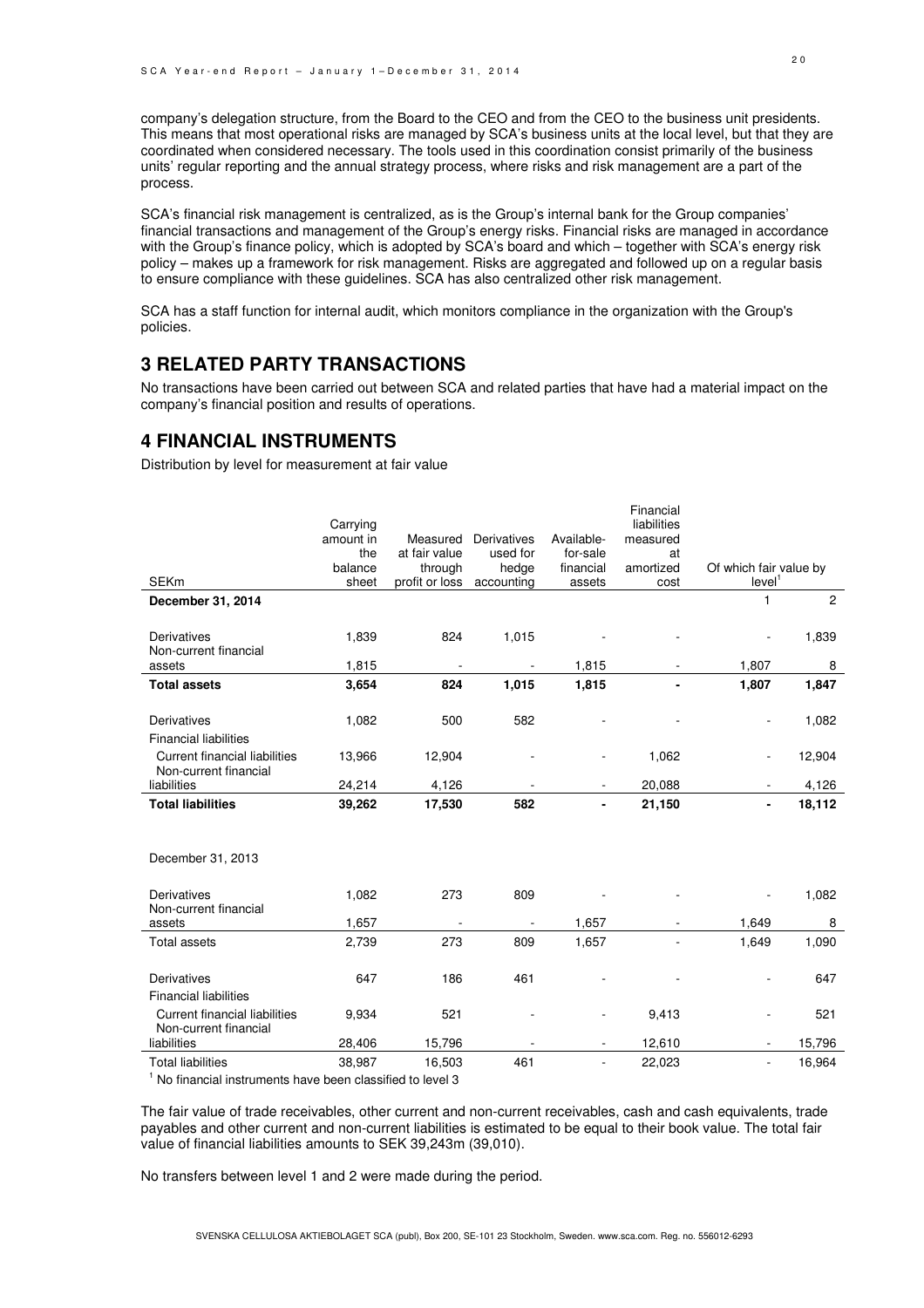The fair value of financial instruments is calculated based on current market quotations on the balance sheet date. The value of derivatives is based on published prices in an active market. The fair value of debt instruments is set using valuation models, such as discounting of future cash flows to quoted market interest rates for the respective durations.

### **5 ACQUISITIONS AND DIVESTMENTS**

During the fourth quarter of 2013 SCA acquired additional shares in Vinda and became the majority shareholder with 51.4% ownership. Vinda is a Chinese tissue company listed on the Hong Kong Stock Exchange. The previously reported preliminary purchase price allocation for Vinda was confirmed in 2014. Since Vinda is a stock exchange listed company, the preliminary acquisition balance was based on public information that was subsequently adjusted when new information was obtained. Other items affecting the acquisition balance are non-current assets, which are carried at fair value with accompanying deferred taxes, and the adjustment of the valuation of intangible assets, which has affected goodwill. The final acquisition balance is reported below. **New** 

| <b>Purchase price allocation Vinda</b>                                                                 | Preliminary | assumptions | Final    |
|--------------------------------------------------------------------------------------------------------|-------------|-------------|----------|
| <b>SEKm</b>                                                                                            |             |             |          |
| Intangible assets                                                                                      | 2,895       | $-667$      | 2,228    |
| Non-current assets                                                                                     | 4,393       | 349         | 4,742    |
| <b>Current assets</b>                                                                                  | 2,455       | 114         | 2,569    |
| Cash and cash equivalents                                                                              | 642         | $-69$       | 573      |
| Net debt excluding cash and cash equivalents                                                           | $-2,461$    | 193         | $-2,268$ |
| Provisions and other non-current liabilities                                                           | $-726$      | 129         | $-597$   |
| Operating liabilities                                                                                  | $-1,411$    | $-137$      | $-1,548$ |
| Net identifiable assets and liabilities                                                                | 5,787       | -88         | 5,699    |
| Goodwill                                                                                               | 1,743       | 46          | 1,789    |
| Previously owned share in associated company                                                           | $-1,467$    |             | $-1,467$ |
| Profit on revaluation of previous holding                                                              | $-564$      |             | $-564$   |
| Non-controlling interest                                                                               | $-2,812$    | 42          | $-2,770$ |
| <b>Consideration paid</b>                                                                              | 2,687       | 0           | 2,687    |
| Consideration paid                                                                                     | $-2,687$    |             | $-2,687$ |
| Cash and cash equivalents in acquired operations                                                       | 642         | $-69$       | 573      |
| Effect on Group's cash and cash equivalents (Consolidated cash flow                                    |             |             |          |
| statement)                                                                                             | $-2,045$    | -69         | $-2,114$ |
| Acquired net debt excluding cash and cash equivalents                                                  | $-2,461$    | 193         | $-2,268$ |
| Acquisition of operations including net debt taken over (Consolidated<br>operating cash flow analysis) | $-4,506$    | 124         | $-4,382$ |

Vinda's net sales in 2014 amounted to SEK 7,033m, and operating profit amounted to SEK 657m excluding items affecting comparability, and SEK 541m including items affecting comparability. Net sales for the fourth quarter amounted to SEK 2,196m. Operating profit for the fourth quarter amounted to SEK 228m excluding items affecting comparability and SEK 193m including items affecting comparability.

In June SCA acquired the outstanding 50% in Fine Sancella in Jordan from Nuqul Group. The consideration paid amounted to approximately USD 25m (approximately SEK 165m). Fine Sancella has previously been consolidated as a subsidiary, since SCA is considered to have control. It is thus treated as an equity transaction and entails that no new purchase price allocation has been prepared.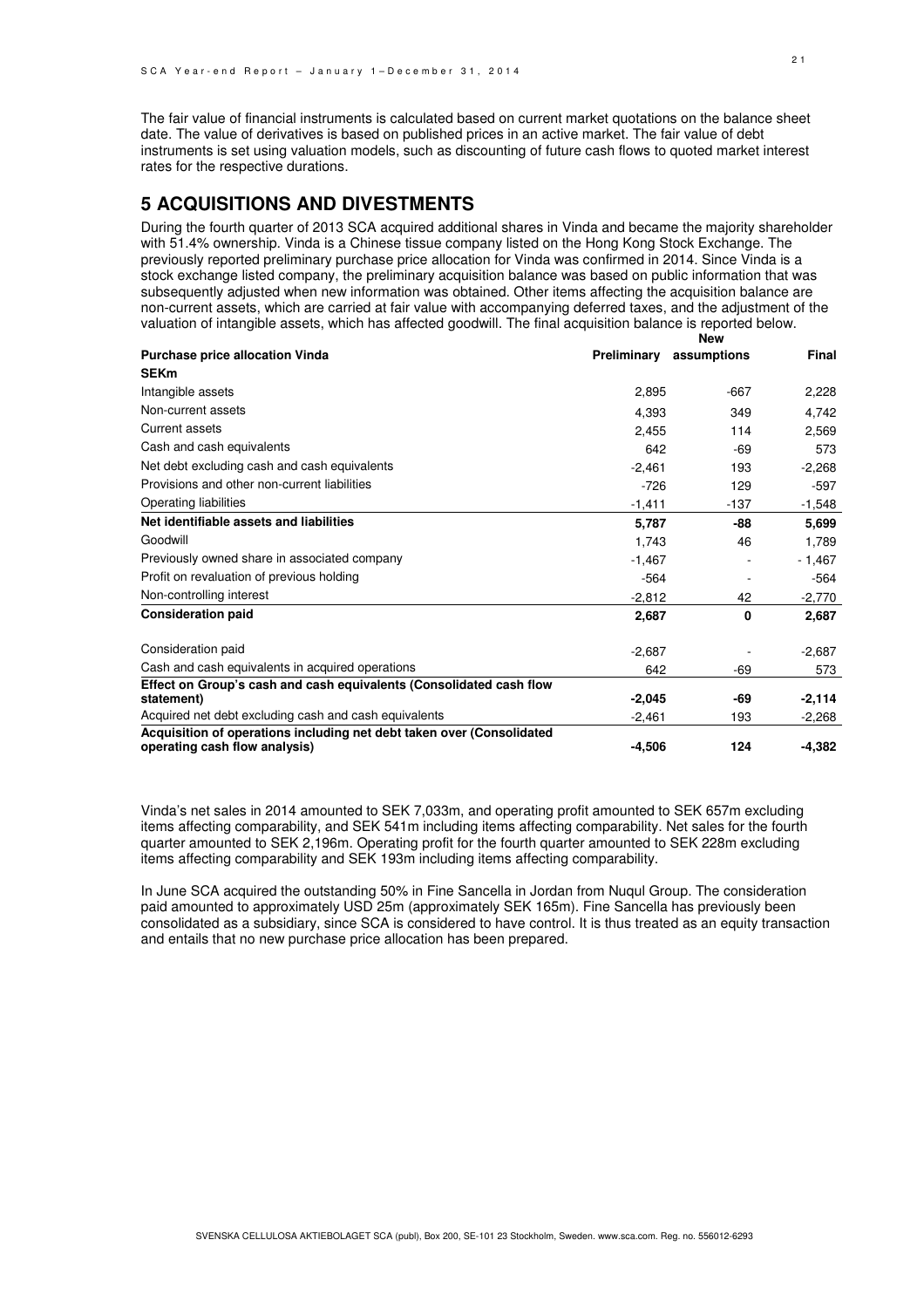### **6 EFFECTS OF RECALCULATIONS OF PREVIOUS PERIODS**

This note outlines the effects of recalculations of previous periods' cash flow statements, income statements, balance sheets and the quarterly overview of the segments and the note on financial instruments.

#### **Effects of recalculations, operating cash flow analysis, January–December 2013**

|                                                    |                        | <b>Recalculation</b>         |                               |
|----------------------------------------------------|------------------------|------------------------------|-------------------------------|
| <b>SEKm</b>                                        | Previously<br>reported | <b>IFRS10&amp;</b><br>IFRS11 | <b>After</b><br>recalculation |
| Operating cash surplus                             | 13,492                 | 512                          | 14,004                        |
| Change in working capital                          | $-284$                 | $-44$                        | $-328$                        |
| Current capital expenditures, net                  | $-3,427$               | $-62$                        | $-3,489$                      |
| Restructuring costs, etc.                          | $-1,292$               | $-2$                         | $-1,294$                      |
| Operating cash flow                                | 8,489                  | 404                          | 8,893                         |
| Financial items                                    | $-1,000$               | $-61$                        | $-1,061$                      |
| Income taxes paid                                  | $-1,634$               | $-107$                       | $-1,741$                      |
| Other                                              | 134                    | 27                           | 161                           |
| Cash flow from current operations                  | 5,989                  | 263                          | 6,252                         |
| Acquisitions                                       | $-5,466$               | $-22$                        | $-5,488$                      |
| Strategic capital expenditures, fixed assets       | $-1,868$               | $-38$                        | $-1,906$                      |
| <b>Divestments</b>                                 | 1,716                  | 0                            | 1,716                         |
| Cash flow before dividend                          | 371                    | 203                          | 574                           |
| Dividend                                           | $-3,202$               | $-101$                       | $-3,303$                      |
| Cash flow after dividend                           | $-2,831$               | 102                          | $-2,729$                      |
| Net cash flow from disposal group                  | 0                      | 0                            | 0                             |
| Net cash flow                                      | $-2,831$               | 102                          | $-2,729$                      |
| Net debt at the start of the period                | $-32,927$              | $-136$                       | $-33,063$                     |
| Net cash flow                                      | $-2,831$               | 102                          | $-2,729$                      |
| Remeasurement to equity                            | 2,223                  | $-47$                        | 2,176                         |
| Currency effects                                   | $-165$                 | 48                           | $-117$                        |
| Effect of reclassification of operating liability* | $-186$                 | 0                            | $-186$                        |
| Net debt at the end of the period                  | $-33,886$              | $-33$                        | $-33,919$                     |
| Debt/equity ratio                                  | 0.51                   |                              | 0.50                          |
| Debt payment capacity, %                           | 37                     |                              | 38                            |
|                                                    |                        |                              |                               |

\* Provision for payroll tax has been reclassified to net debt under IAS 19.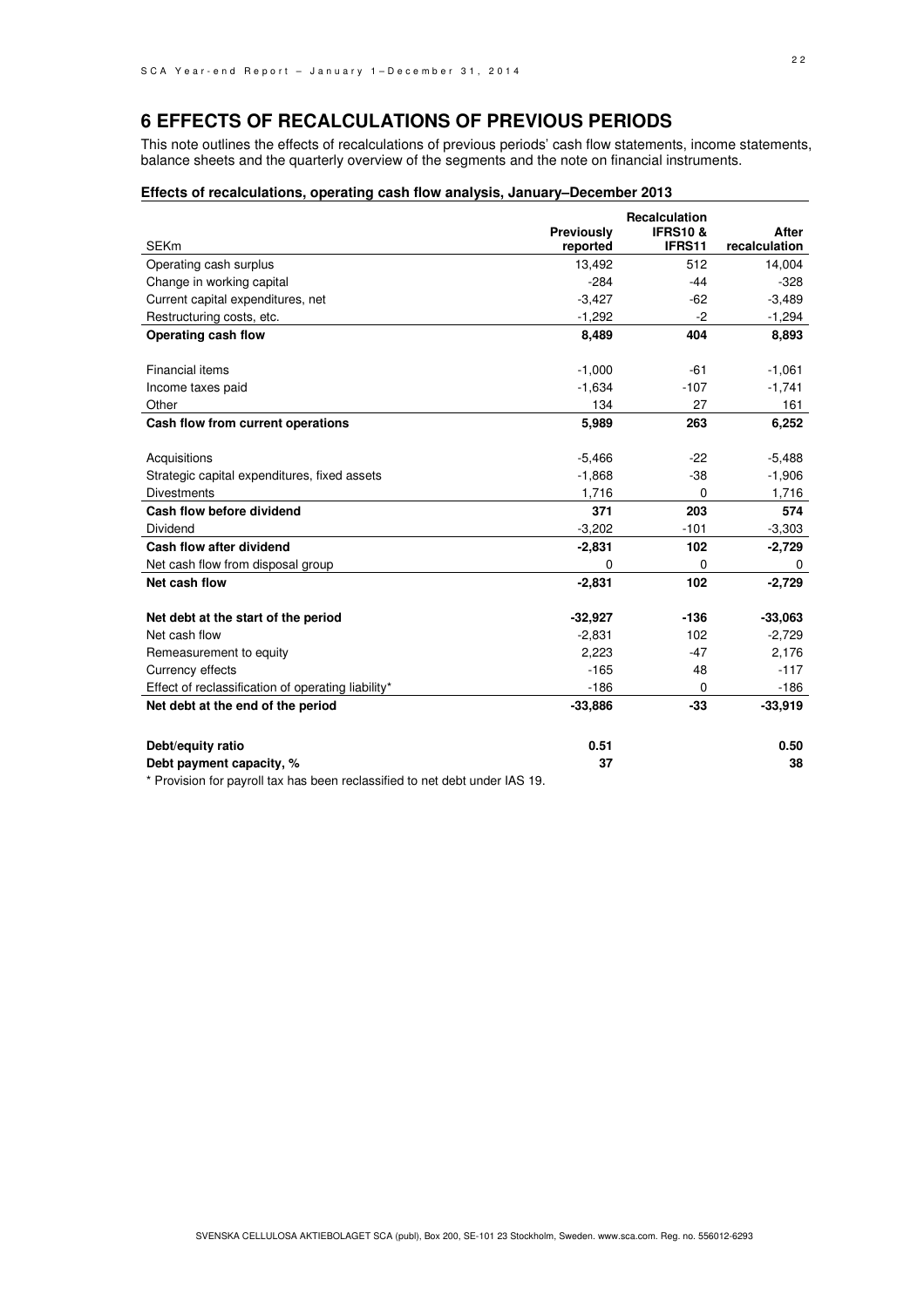### **Effects of recalculations, cash flow statement, January–December 2013**

| <b>SEKm</b>                                                 | Previously<br>reported | <b>Recalculation</b><br><b>IFRS10 &amp;</b><br><b>IFRS11</b> | After<br>recalculation |
|-------------------------------------------------------------|------------------------|--------------------------------------------------------------|------------------------|
|                                                             |                        |                                                              |                        |
| <b>Operating activities</b>                                 |                        |                                                              |                        |
| Profit before tax                                           | 7,683                  | 398                                                          | 8,081                  |
| Adjustment for non-cash items <sup>1</sup>                  | 3,665                  | 77                                                           | 3,742                  |
|                                                             | 11,348                 | 475                                                          | 11,823                 |
| Paid tax                                                    | $-1,634$               | $-107$                                                       | $-1,741$               |
| Cash flow from operating activities                         |                        |                                                              |                        |
| before changes in working capital                           | 9,714                  | 368                                                          | 10,082                 |
| Cash flow from changes in working capital                   |                        |                                                              |                        |
| Change in inventories                                       | 133                    | -56                                                          | 77                     |
| Change in operating receivables                             | 123                    | -8                                                           | 115                    |
| Change in operating liabilities                             | $-540$                 | 20                                                           | $-520$                 |
| Cash flow from operating activities                         | 9,430                  | 324                                                          | 9,754                  |
|                                                             |                        |                                                              |                        |
| <b>Investing activities</b>                                 |                        |                                                              |                        |
| Acquisition of operations                                   | $-1,976$               | $-22$                                                        | $-1,998$               |
| Sold operations                                             | 1,371                  | 0                                                            | 1,371                  |
| Acquisition tangible and intangible assets                  | $-5,550$               | $-103$                                                       | $-5,653$               |
| Sale of tangible assets                                     | 255                    | 3                                                            | 258                    |
| Repayment of loans from external parties                    | 390                    | $-108$                                                       | 282                    |
| Cash flow from investing activities                         | $-5,510$               | $-230$                                                       | $-5,740$               |
|                                                             |                        |                                                              |                        |
| <b>Financing activities</b>                                 |                        |                                                              |                        |
| Acquisition of non-controlling interests                    | $-1,028$               | 0                                                            | $-1,028$               |
| Borrowings                                                  | 1,955                  | 56                                                           | 2,011                  |
| Dividends paid                                              | $-3,202$               | -101                                                         | $-3,303$               |
| Cash flow from financing activities                         | $-2,275$               | -45                                                          | $-2,320$               |
|                                                             |                        |                                                              |                        |
| Cash flow for the period                                    | 1,645                  | 49                                                           | 1,694                  |
| Cash and cash equivalents at the beginning of the year      | 2,017                  | 101                                                          | 2,118                  |
| Exchange rate differences in cash and cash equivalents      | $-13$                  | $-14$                                                        | -27                    |
| Cash and cash equivalents at the end of the period          | 3,649                  | 136                                                          | 3,785                  |
|                                                             |                        |                                                              |                        |
| Cash flow from operating activities per share, SEK          | 13.37                  | 0.46                                                         | 13.83                  |
| Reconciliation with operating cash flow analysis            |                        |                                                              |                        |
| Cash flow for the period                                    | 1,645                  | 49                                                           | 1,694                  |
| <b>Deducted items:</b>                                      |                        |                                                              |                        |
| Repayment of loans from external parties                    | $-390$                 | 108                                                          | $-282$                 |
| <b>Borrowings</b>                                           | $-1,955$               | $-56$                                                        | $-2,011$               |
| <b>Added items:</b>                                         |                        |                                                              |                        |
| Net debt in acquired and divested operations                | $-2,117$               | 0                                                            | $-2,117$               |
| Accrued interest                                            | -14                    | 1                                                            | -13                    |
| Net cash flow according to operating cash flow analysis     | $-2,831$               | 102                                                          | $-2,729$               |
| <sup>1</sup> Depreciation and impairment, fixed assets      | 5,153                  | 63                                                           | 5,216                  |
| Fair-value measurement/net growth of forest assets          | $-574$                 | 0                                                            | -574                   |
| Gains sale/swap of assets                                   | $-585$                 | -1                                                           | -586                   |
| Unpaid related to efficiency programs                       | 661                    | 0                                                            | 661                    |
| Profit or Loss from disposals                               | 156                    | $\mathbf{1}$                                                 | 157                    |
| Payments related to efficiency programs, already recognized | $-509$                 | 0                                                            | $-509$                 |
| Valuation effect Vinda                                      | -564                   | 0                                                            | -564                   |
| Other                                                       | $-73$                  | 14                                                           | -59                    |
| Total                                                       | 3,665                  | 77                                                           | 3,742                  |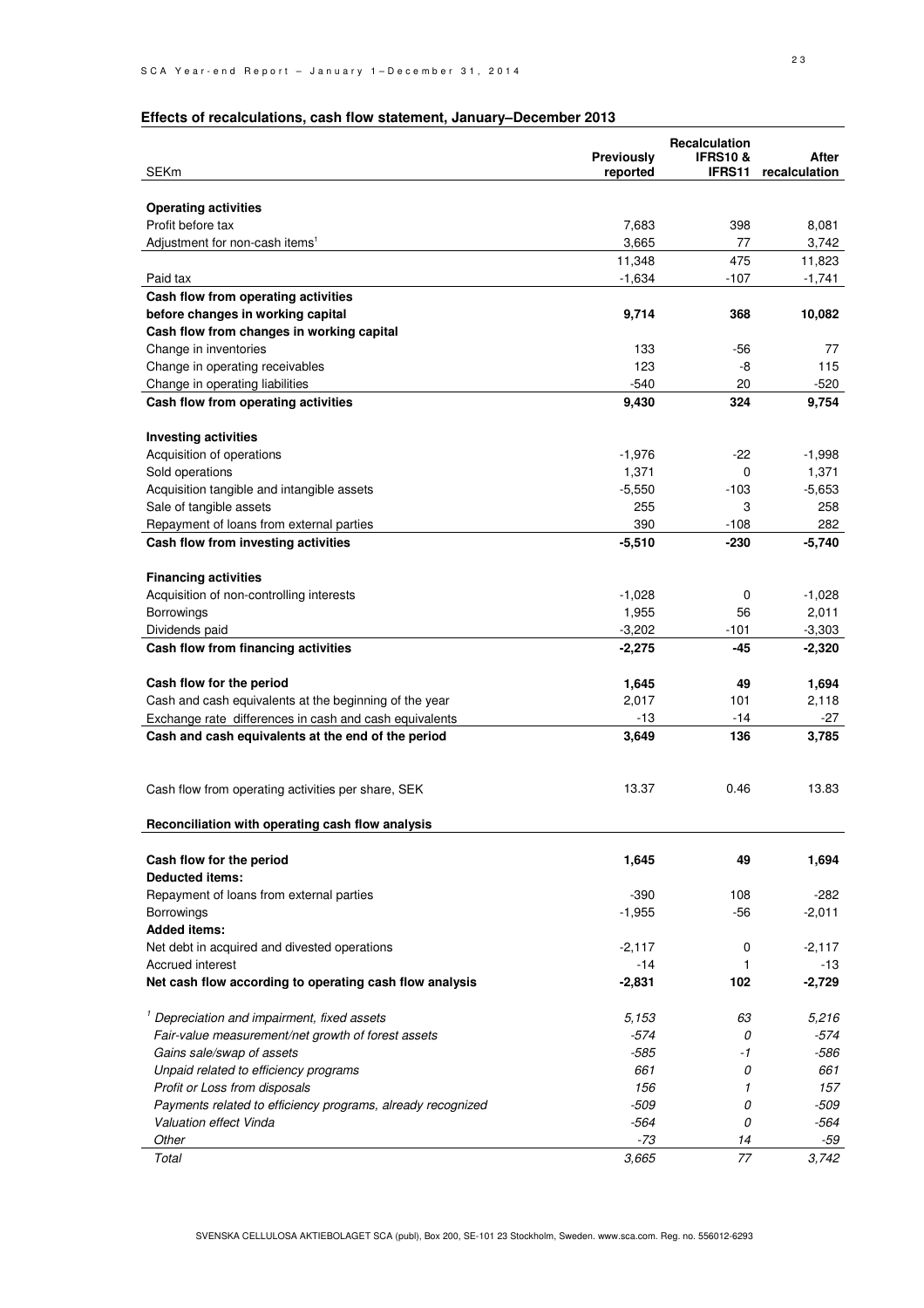### **Effects of recalculations, statement of profit or loss**

|                                                                 | 2013:4                      |                                               |                          |                             | 1312                                                         |                          |
|-----------------------------------------------------------------|-----------------------------|-----------------------------------------------|--------------------------|-----------------------------|--------------------------------------------------------------|--------------------------|
| <b>SEKm</b>                                                     | Pre-<br>viously<br>reported | Recalculation<br><b>IFRS10&amp;</b><br>IFRS11 | After re-<br>calculation | Pre-<br>viously<br>reported | <b>Recalculation</b><br><b>IFRS10 &amp;</b><br><b>IFRS11</b> | After re-<br>calculation |
| <b>Net sales</b>                                                | 22,442                      | 978                                           | 23,420                   | 89,019                      | 3,854                                                        | 92,873                   |
| Cost of goods sold 1                                            | $-16,850$                   | $-662$                                        | $-17,512$                | $-67,006$                   | $-2,579$                                                     | $-69,585$                |
| <b>Gross profit</b>                                             | 5,592                       | 316                                           | 5,908                    | 22,013                      | 1,275                                                        | 23,288                   |
| Sales, general and administration <sup>1</sup>                  | $-2,625$                    | $-206$                                        | $-2,831$                 | $-12,285$                   | $-837$                                                       | $-13,122$                |
| Items affecting comparability <sup>2</sup>                      | $-227$                      | 12                                            | $-215$                   | $-1,251$                    | 12                                                           | $-1,239$                 |
| Share of profits of associates                                  | 82                          | 4                                             | 86                       | 206                         | 9                                                            | 215                      |
| <b>Operating profit</b>                                         | 2,822                       | 126                                           | 2,948                    | 8,683                       | 459                                                          | 9,142                    |
| Financial items                                                 | $-255$                      | $-17$                                         | $-272$                   | $-1,000$                    | -61                                                          | $-1,061$                 |
| Profit before tax                                               | 2,567                       | 109                                           | 2,676                    | 7,683                       | 398                                                          | 8,081                    |
| Tax                                                             | $-741$                      | $-22$                                         | -763                     | $-2,119$                    | $-101$                                                       | $-2,220$                 |
| Net profit for the period                                       | 1,826                       | 87                                            | 1,913                    | 5,564                       | 297                                                          | 5,861                    |
|                                                                 |                             |                                               |                          |                             |                                                              |                          |
| Earnings attributable to:                                       |                             |                                               |                          |                             |                                                              |                          |
| Owners of the parent                                            | 1,836                       | $\mathbf 0$                                   | 1,836                    | 5,547                       | 0                                                            | 5,547                    |
| Non-controlling interests                                       | $-10$                       | 87                                            | 77                       | 17                          | 297                                                          | 314                      |
| Earnings per share, SEK - owners of the parent total operations |                             |                                               |                          |                             |                                                              |                          |
| - before dilution effects                                       | 2.61                        |                                               | 2.61                     | 7.90                        |                                                              | 7.90                     |
| - after dilution effects                                        | 2.61                        |                                               | 2.61                     | 7.90                        |                                                              | 7.90                     |
|                                                                 |                             |                                               |                          |                             |                                                              |                          |
| Calculation of earnings per share                               |                             |                                               |                          |                             |                                                              |                          |
| Earnings attributable to owners of the<br>parent                | 1,836                       | 0                                             | 1,836                    | 5,547                       | $\mathbf 0$                                                  | 5,547                    |
|                                                                 |                             |                                               |                          |                             |                                                              |                          |
| Average no. of shares before dilution,<br>millions              | 702.3                       |                                               | 702.3                    | 702.3                       |                                                              | 702.3                    |
| Average no. of shares after dilution,<br>millions               | 702.3                       |                                               | 702.3                    | 702.3                       |                                                              | 702.3                    |
| <sup>1</sup> Of which, depreciation                             | $-1,258$                    | $-19$                                         | $-1,277$                 | $-4,930$                    | $-75$                                                        | $-5,005$                 |
| <sup>2</sup> Distribution of items affecting comparability      |                             |                                               |                          |                             |                                                              |                          |
| Distribution of restructuring costs, etc. per function          |                             |                                               |                          |                             |                                                              |                          |
| Cost of goods sold                                              | $-75$                       | 0                                             | $-75$                    | -288                        | 0                                                            | -288                     |
| Sales, general and administration                               | $-92$                       | 10                                            | $-82$                    | $-740$                      | 0                                                            | $-740$                   |
| Impairment, etc.                                                | -60                         | 2                                             | $-58$                    | $-223$                      | 12                                                           | $-211$                   |
| Total items affecting comparability                             | $-227$                      | 12                                            | $-215$                   | $-1,251$                    | 12                                                           | $-1,239$                 |
| <b>Gross margin</b>                                             | 24.9                        | 0.3                                           | 25.2                     | 24.7                        | 0.4                                                          | 25.1                     |
| Operating margin                                                | 12.6                        | 0.0                                           | 12.6                     | 9.8                         | 0.0                                                          | 9.8                      |
| Financial net margin                                            | $-1.1$                      | $-0.1$                                        | $-1.2$                   | $-1.1$                      | 0.0                                                          | $-1.1$                   |
| Profit margin                                                   | 11.5                        | $-0.1$                                        | 11.4                     | 8.7                         | 0.0                                                          | 8.7                      |
| Tax                                                             | $-3.3$                      | 0.0                                           | $-3.3$                   | $-2.4$                      | 0.0                                                          | $-2.4$                   |
| Net margin                                                      | 8.2                         | $-0.1$                                        | 8.1                      | 6.3                         | 0.0                                                          | 6.3                      |
|                                                                 |                             |                                               |                          |                             |                                                              |                          |
| Excluding items affecting comparability:                        |                             |                                               |                          |                             |                                                              |                          |
| Gross margin                                                    | 24.9                        | 0.3                                           | 25.2                     | 24.7                        | 0.4                                                          | 25.1                     |
| Operating margin                                                | 13.6                        | $-0.1$                                        | 13.5                     | 11.2                        | 0.0                                                          | 11.2                     |
| Financial net margin                                            | $-1.1$                      | $-0.1$                                        | $-1.2$                   | $-1.1$                      | 0.0                                                          | $-1.1$                   |
| Profit margin                                                   | 12.5                        | $-0.2$                                        | 12.3                     | 10.1                        | 0.0                                                          | 10.1                     |
| Tax                                                             | $-4.1$                      | 0.1                                           | $-4.0$                   | $-2.9$                      | 0.1                                                          | $-2.8$                   |
| Net margin                                                      | 8.4                         | $-0.1$                                        | 8.3                      | 7.2                         | 0.1                                                          | 7.3                      |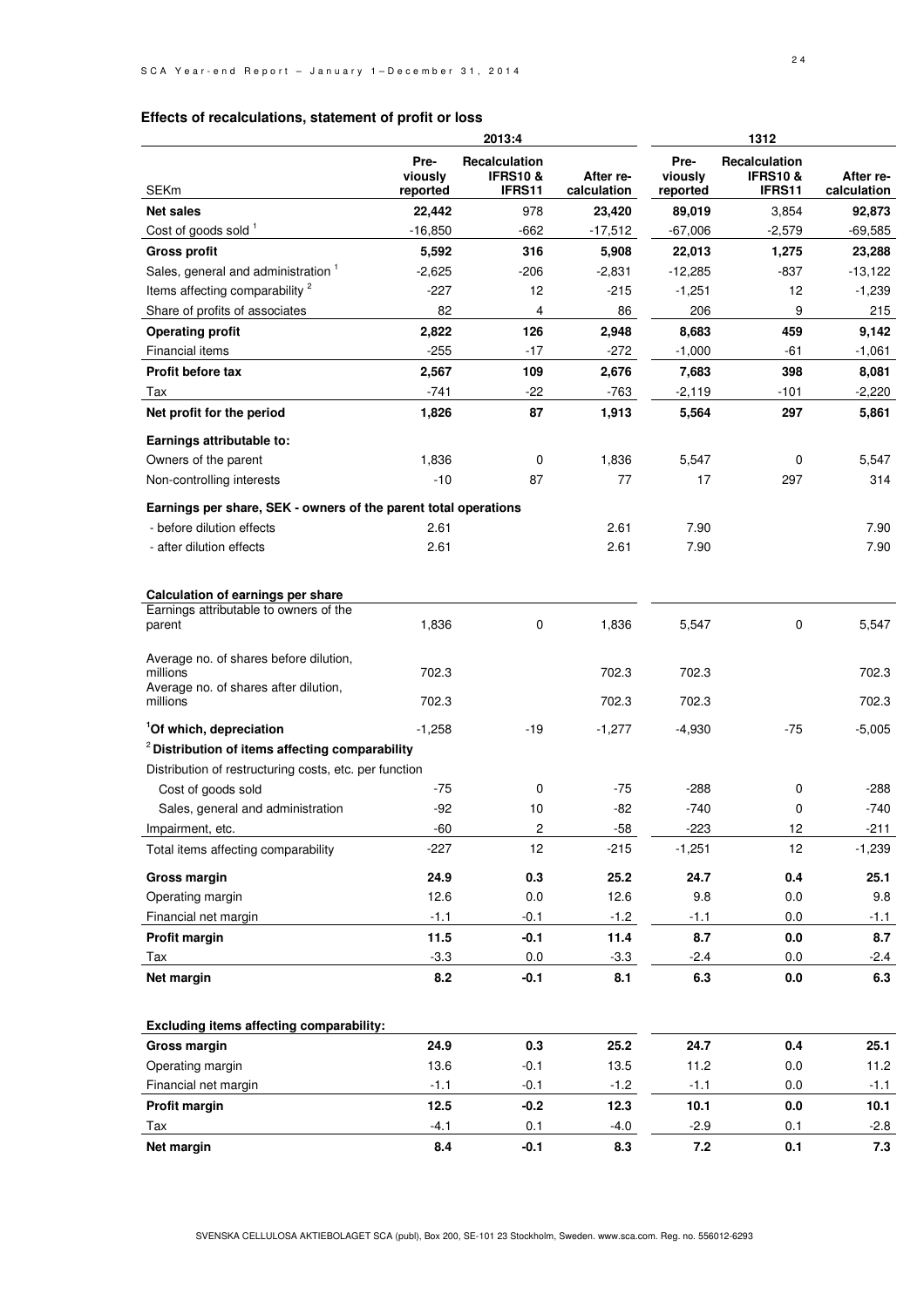|                                                                                  | Previously      | Recalculation<br><b>IFRS10&amp;</b> | After                |
|----------------------------------------------------------------------------------|-----------------|-------------------------------------|----------------------|
| <b>SEKm</b>                                                                      | reported        | <b>IFRS11</b>                       | <b>recalculation</b> |
|                                                                                  |                 |                                     |                      |
| <b>Assets</b>                                                                    |                 |                                     |                      |
| Goodwill                                                                         | 13,630          | 155                                 | 13,785               |
| Other intangible assets                                                          | 8,031           | 105                                 | 8,136                |
| Tangible assets                                                                  | 80,570          | 974                                 | 81,544               |
| Shares and participations                                                        | 1,310           | -238                                | 1,072                |
| Non-current financial assets                                                     | 3,221           | -31                                 | 3,190                |
| Other non-current receivables                                                    | 1,720           | 99                                  | 1,819                |
| <b>Total non-current assets</b>                                                  | 108,482         | 1,064                               | 109,546              |
|                                                                                  |                 |                                     |                      |
| Operating receivables and inventories                                            | 29,882          | 1,195                               | 31,077               |
| Current financial assets<br>Non-current assets held for sale                     | 227<br>32       | 309<br>0                            | 536<br>32            |
|                                                                                  |                 |                                     |                      |
| Cash and cash equivalents<br><b>Total current assets</b>                         | 3,649<br>33,790 | 136<br>1,640                        | 3,785<br>35,430      |
| <b>Total assets</b>                                                              | 142,272         | 2,704                               | 144,976              |
|                                                                                  |                 |                                     |                      |
| <b>Equity</b>                                                                    |                 |                                     |                      |
| Equity, owners of the parent                                                     | 63,271          | 0                                   | 63,271               |
| Non-controlling interests                                                        | 3,033           | 1,507                               | 4,540                |
| <b>Total equity</b>                                                              | 66,304          | 1,507                               | 67,811               |
|                                                                                  |                 |                                     |                      |
| Liabilities                                                                      |                 |                                     |                      |
| Provisions for pensions                                                          | 2,546           | 2                                   | 2,548                |
| Other provisions                                                                 | 10,432          | 99                                  | 10,531               |
| Non-current financial liabilities                                                | 28,444          | 259                                 | 28,703               |
| Other non-current liabilities                                                    | 586             | 7                                   | 593                  |
| <b>Total non-current liabilities</b>                                             | 42,008          | 367                                 | 42,375               |
|                                                                                  |                 |                                     |                      |
| Current financial liabilities                                                    | 9,828           | 181                                 | 10,009               |
| Other current liabilities                                                        | 24,132          | 649                                 | 24,781               |
| <b>Total current liabilities</b>                                                 | 33,960          | 830                                 | 34,790               |
| <b>Total liabilities</b>                                                         | 75,968          | 1,197                               | 77,165               |
| <b>Total equity and liabilities</b>                                              | 142,272         | 2,704                               | 144,976              |
|                                                                                  |                 |                                     |                      |
|                                                                                  |                 |                                     |                      |
| Debt/equity ratio                                                                | 0.51            |                                     | 0.50                 |
| Visible equity/assets ratio                                                      | 44%             |                                     | 44%                  |
|                                                                                  | 9%              |                                     |                      |
| Return on capital employed                                                       | 9%              |                                     | 10%                  |
| Return on equity<br>Excluding items affecting comparability:                     |                 |                                     | 9%                   |
| Return on capital employed                                                       | 11%             |                                     | 11%                  |
| Return on equity                                                                 | 10%             |                                     | 11%                  |
|                                                                                  |                 |                                     |                      |
| Equity per share, SEK                                                            | 94              | $\overline{2}$                      | 96                   |
| Capital employed                                                                 | 100,190         | 1,540                               | 101,730              |
| - of which working capital                                                       | 7,224           | 516                                 | 7,740                |
|                                                                                  |                 |                                     |                      |
| Provisions for restructuring costs are included in the balance sheet as follows: |                 |                                     |                      |
| - Other provisions*                                                              | 786             | $-370$                              | 416                  |
| - Operating liabilities                                                          | 414             | 372                                 | 786                  |
| *) of which, provision for tax risks                                             | 293             | $-1$                                | 292                  |
|                                                                                  |                 |                                     |                      |
| Net debt                                                                         | 33,886          | 33                                  | 33,919               |
| <b>Total Equity</b>                                                              | 66,304          | 1,507                               | 67,811               |

### **Recalculation of consolidated balance sheet, December 31, 2013**

SVENSKA CELLULOSA AKTIEBOLAGET SCA (publ), Box 200, SE-101 23 Stockholm, Sweden. www.sca.com. Reg. no. 556012-6293

Total Equity 66,304 1,507 67,811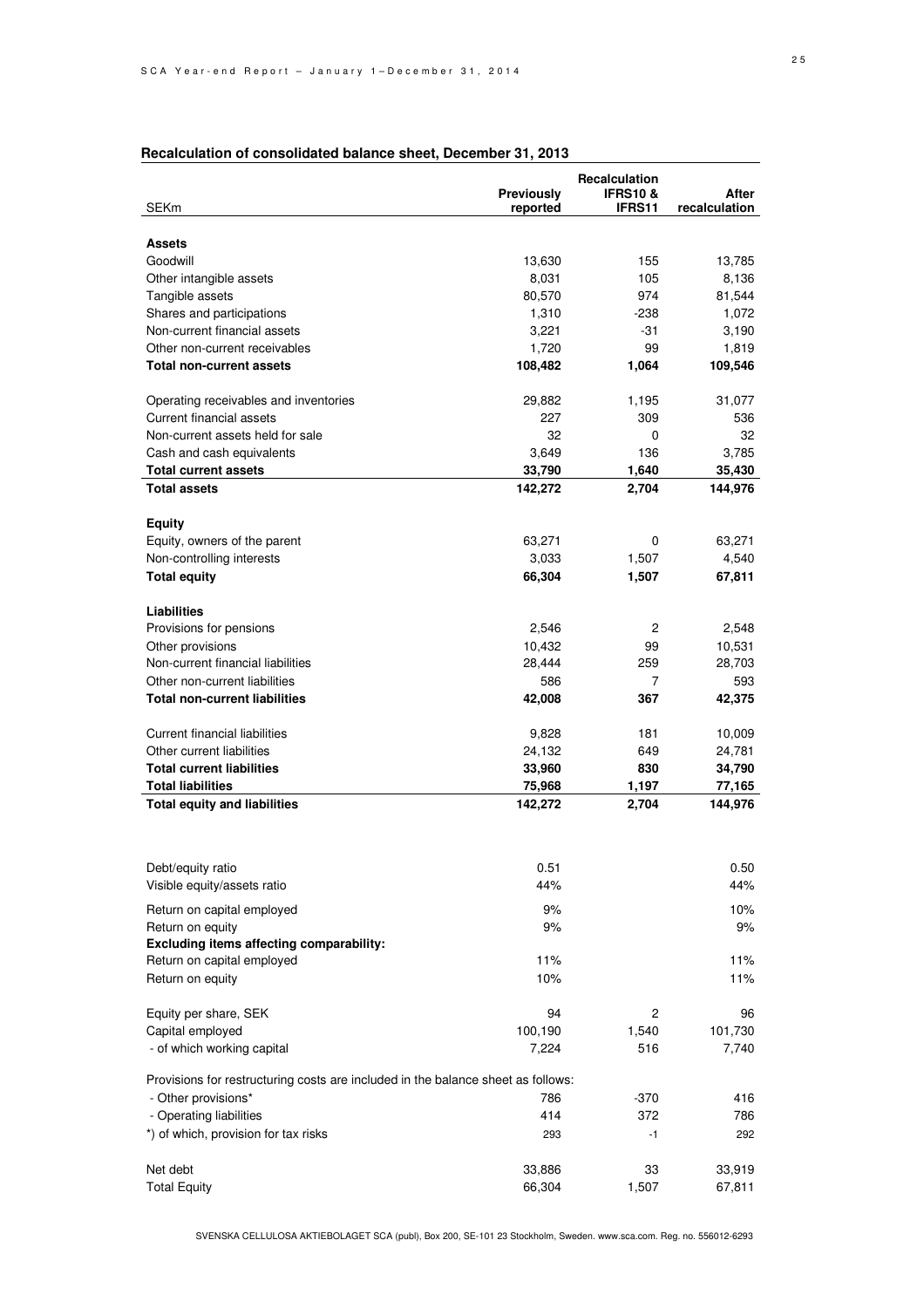#### **Recalculation of consolidated statement of profit or loss and other comprehensive income, fourth quarter 2013**

| <b>SEKm</b>                                                       | Previously<br>reported | <b>Recalculation</b><br><b>IFRS10 &amp;</b><br>IFRS11 | After<br>recalculation |
|-------------------------------------------------------------------|------------------------|-------------------------------------------------------|------------------------|
| Profit for the period                                             | 1,826                  | 87                                                    | 1,913                  |
| Other comprehensive income for the period:                        |                        |                                                       |                        |
| Items never reclassified subsequently to profit or loss           |                        |                                                       |                        |
| Actuarial gains/losses on defined benefit pension plans           | 766                    | $-47$                                                 | 719                    |
| Income tax relating to components of other comprehensive income   | $-191$                 | 12                                                    | $-179$                 |
|                                                                   | 575                    | $-35$                                                 | 540                    |
| Items that may be reclassified subsequently to profit or loss     |                        |                                                       |                        |
| Available-for-sale financial assets                               | 75                     | 0                                                     | 75                     |
| Cash flow hedges                                                  | $-57$                  | 0                                                     | $-57$                  |
| Exchange differences on translating foreign operations            | 1,355                  | $-14$                                                 | 1,341                  |
| Gains/losses from hedges of net investments in foreign operations | $-440$                 | 0                                                     | $-440$                 |
| Income tax relating to components of other comprehensive income   | 123                    | 0                                                     | 123                    |
|                                                                   | 1,056                  | $-14$                                                 | 1,042                  |
| Other comprehensive income for the period, net of tax             | 1,631                  | -49                                                   | 1,582                  |
| Total comprehensive income for the period                         | 3,457                  | 38                                                    | 3,495                  |
| Total comprehensive income attributable to:                       |                        |                                                       |                        |
| Owners of the parent                                              | 3,373                  | 0                                                     | 3,373                  |
| Non-controlling interests                                         | 84                     | 38                                                    | 122                    |

#### **Recalculation of consolidated statement of profit or loss and other comprehensive income, January-December 2013**

| <b>SEKm</b>                                                       | Previously<br>reported | <b>Recalculation</b><br><b>IFRS10&amp;</b><br>IFRS11 | After<br>recalculation |
|-------------------------------------------------------------------|------------------------|------------------------------------------------------|------------------------|
| Profit for the period                                             | 5,564                  | 297                                                  | 5,861                  |
| Other comprehensive income for the period                         |                        |                                                      |                        |
| Items never reclassified subsequently to profit or loss           |                        |                                                      |                        |
| Actuarial gains/losses on defined benefit pension plans           | 1,974                  | $-47$                                                | 1,927                  |
| Income tax relating to components of other comprehensive income   | $-500$                 | 12                                                   | -488                   |
|                                                                   | 1,474                  | $-35$                                                | 1,439                  |
| Items that may be reclassified subsequently to profit or loss     |                        |                                                      |                        |
| Available-for-sale financial assets                               | 249                    | $\Omega$                                             | 249                    |
| Cash flow hedges                                                  | $-48$                  | 0                                                    | -48                    |
| Exchange differences on translating foreign operations            | 845                    | $-189$                                               | 656                    |
| Gains/losses from hedges of net investments in foreign operations | $-423$                 | 0                                                    | $-423$                 |
| Income tax relating to components of other comprehensive income   | $-131*$                | 0                                                    | $-131*$                |
|                                                                   | 492                    | $-189$                                               | 303                    |
| Other comprehensive income for the period, net of tax             | 1,966                  | $-224$                                               | 1,742                  |
| Total comprehensive income for the period                         | 7,530                  | 73                                                   | 7,603                  |
| Total comprehensive income attributable to:                       |                        |                                                      |                        |
| Owners of the parent                                              | 7,396                  | 0                                                    | 7,396                  |
| Non-controlling interests                                         | 134                    | 73                                                   | 207                    |
| *) Whereof a correction of previous year                          | $-249$                 |                                                      | $-249$                 |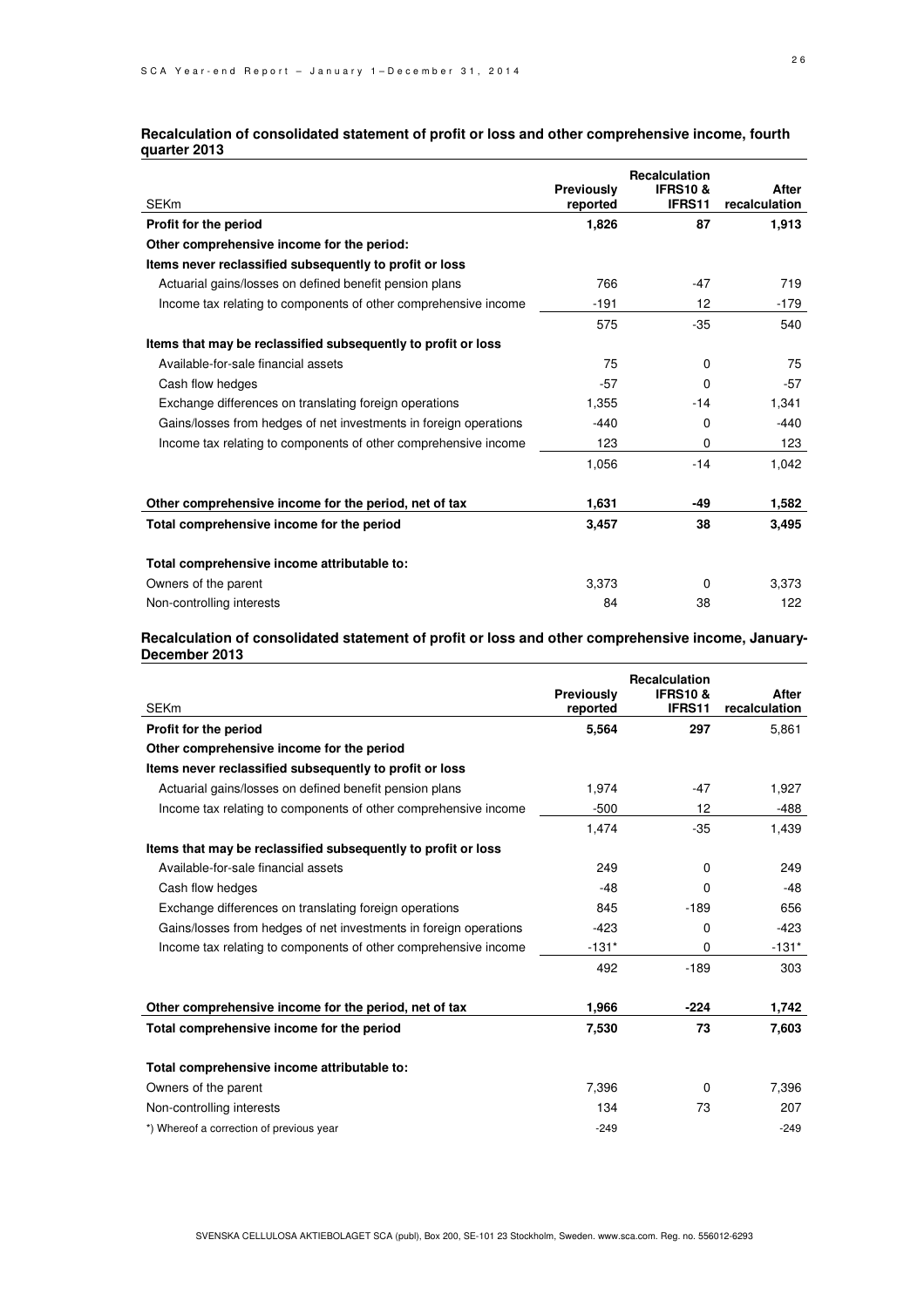|                                                 |                   | <b>Recalculation</b> |               |
|-------------------------------------------------|-------------------|----------------------|---------------|
|                                                 | <b>Previously</b> | <b>IFRS10&amp;</b>   | After         |
| SEKm                                            | reported          | <b>IFRS11</b>        | recalculation |
| Attributable to owners of the parent            |                   |                      |               |
| Opening balance, January 1                      | 59,706            | $\Omega$             | 59,706        |
| Total comprehensive income for the period       | 7,396             | $\Omega$             | 7,396         |
| <b>Dividend</b>                                 | $-3,161$          | 0                    | $-3,161$      |
| Acquisition of non-controlling interests        | $-666$            | 0                    | -666          |
| Revaluation effect of non-controlling interests | -4                | 0                    | $-4$          |
| <b>Closing balance</b>                          | 63,271            | 0                    | 63,271        |
| <b>Non-controlling interests</b>                |                   |                      |               |
| Opening balance, January 1                      | 458               | 1,535                | 1,993         |
| Total comprehensive income for the period       | 134               | 73                   | 207           |
| Dividend                                        | $-41$             | $-101$               | $-142$        |
| Acquisition of non-controlling interests        | 2,482             | 0                    | 2,482         |
| <b>Closing balance</b>                          | 3.033             | 1,507                | 4,540         |
| Total equity, closing balance                   | 66,304            | 1,507                | 67,811        |

### **Recalculation of consolidated statement of changes in equity, January–December 2013**